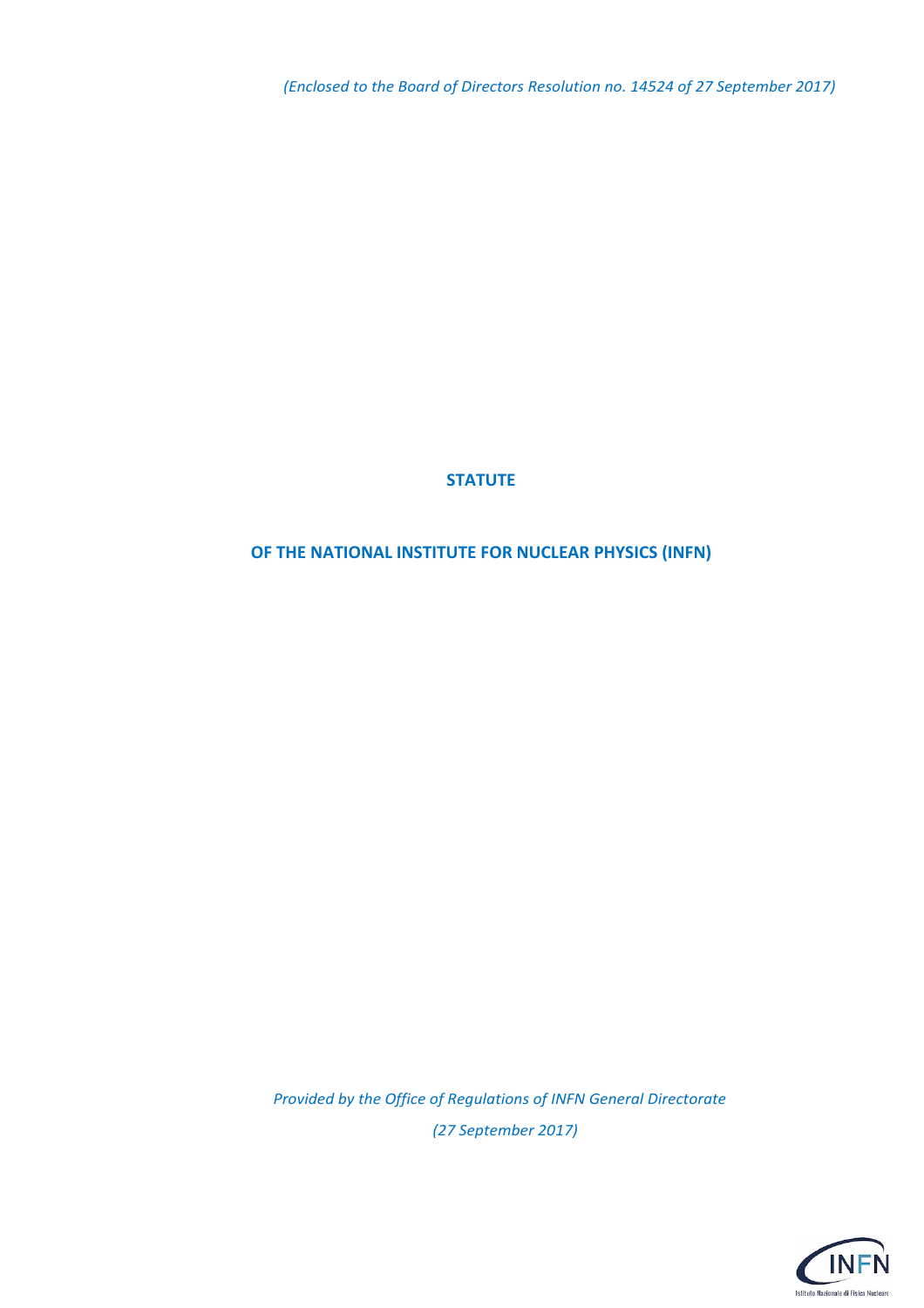#### **TABLE OF CONTENTS**

#### **CHAPTER I GENERAL PRINCIPLES**

| Article | 1 - Legal Status                                                            | page | 3                       |
|---------|-----------------------------------------------------------------------------|------|-------------------------|
| Article | 2 - Mission                                                                 | Page | $\overline{\mathbf{3}}$ |
| Article | $3 - Staff$                                                                 | page | $\overline{4}$          |
| Article | 4 - Planning                                                                | page | -5                      |
| Article | 5 - Funding                                                                 | page | 6                       |
| Article | 6 - Budget                                                                  | page | -6                      |
| Article | 7 - Verification of the Achievement of goals and proper Resource Management | page |                         |
| Article | 8 - Policy making, management, evaluation and supervisory functions         | page |                         |

#### **CHAPTER II GOVERNANCE**

|  | Article 9 - Governing Bodies and Advisory Bodies                        | page | 8   |
|--|-------------------------------------------------------------------------|------|-----|
|  | Article 10 - President                                                  | page | 9   |
|  | Article 11 - Procedure for the designation of the President             | page | 10  |
|  | Article 12 - The Board of Directors (composition and responsibilities)  | page | 10  |
|  | Article 13 - The Board of Directors (functioning)                       | page | -13 |
|  | Article 14 - The Executive Committee (composition and responsibilities) | page | 13  |
|  | Article 15 - The Executive Committee (functioning)                      | page | 15  |
|  | Article 16 - The Board of Auditors                                      | page | 15  |
|  | Article 17 - National Scientific Committees                             | page | 16  |
|  | Article 18 - Technical-Scientific Council                               | page | 17  |

#### **CHAPTER III STRUCTURES**

|  | Article 19 - Structures                                                                        | page | 18  |
|--|------------------------------------------------------------------------------------------------|------|-----|
|  | Article 20 - Directors of Scientific Structures and Head of Associated Groups                  | page | 19  |
|  | Article 21 - Directors of Units and National Laboratories                                      | page | 19  |
|  | Article 22 - Directors of National Centres                                                     | page | 20  |
|  | Article 23 - Directors of Units, National Laboratories and National Centres (responsibilities) | page | 20  |
|  | Article 24 - Scientific Committees of National Laboratories                                    | page | 21  |
|  | Article 25 - The Councils of Units and National Laboratories                                   | page | -21 |
|  | Article 26 - The Scientific or Technical Committee of National Centres                         | page | 23  |
|  | Article 27 - National Centres Councils                                                         | page | 23  |
|  | Article 28 - Director General                                                                  | page | 24  |
|  | Article 29 - Director General (responsibilities)                                               | page | -25 |
|  | Article 30 - Central Administration (organization)                                             | page | 25  |
|  |                                                                                                |      |     |

#### **CHAPTER IV TRANSITIONAL AND FINAL PROVISIONS**

#### Article 31 - page 26

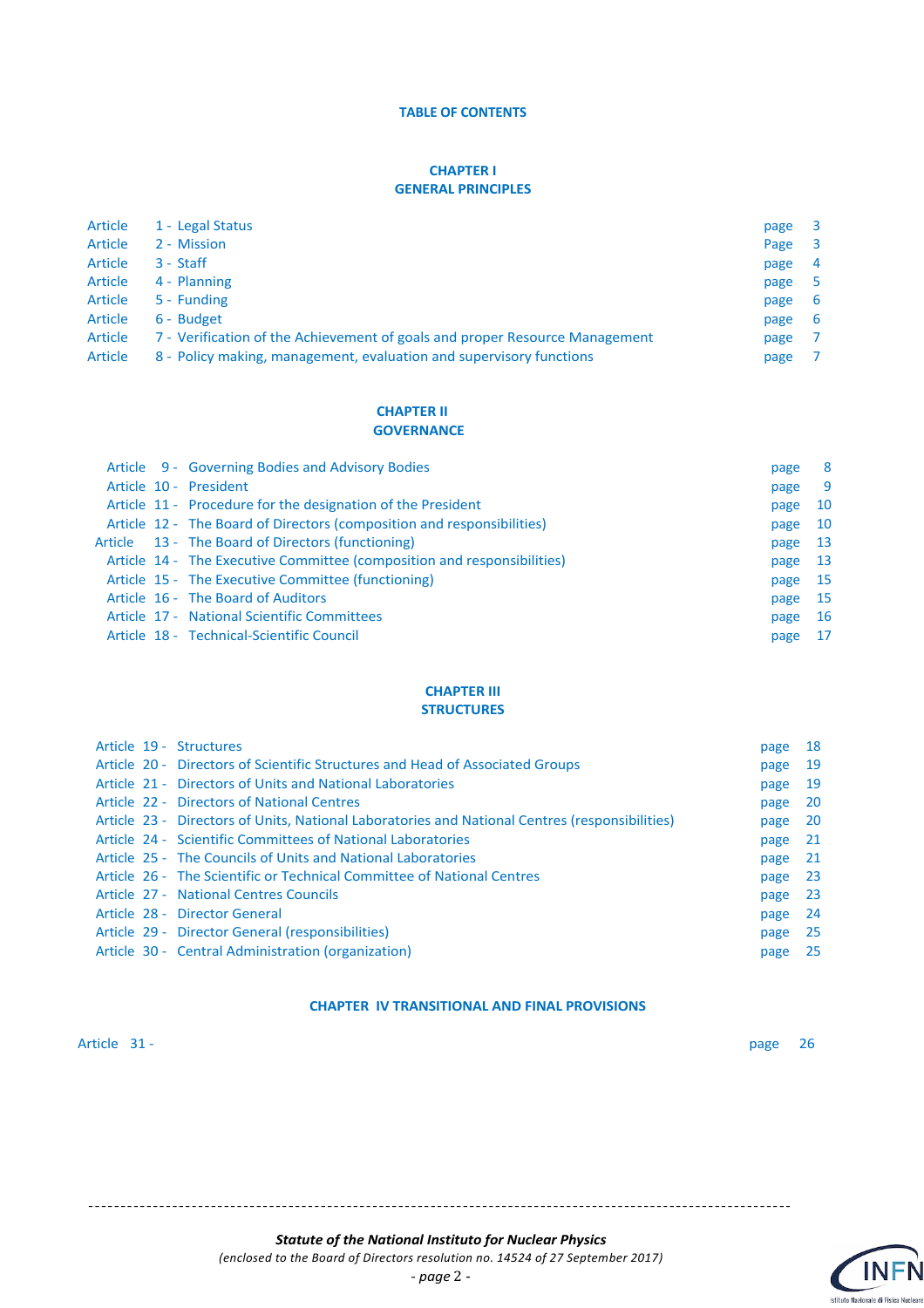#### **CHAPTER I** *GENERAL PRINCIPLES*

## **Article 1** *Legal Status*

1. The National Institute for Nuclear Physics (INFN) based in Frascati (Roma) in Via Enrico Fermi n. 54 is a non-instrumental national public research organization, having scientific, statutory, organizational, financial, assets and accounting autonomy in accordance with Article 33 of the Constitution, Article 2 of Legislative Decree 31 December 2009, no. 213 and Article 3 of Legislative Decree 25 November 2016, n. 218.

#### **Article 2** *Mission*

- 1. The Institute promotes, coordinates and undertakes scientific research in nuclear, subnuclear, astroparticle and fundamental interactions physics, which also involve technological research and development relevant to the activities in these sectors, fostering synergy between the Institute and other research organizations and industry (Article 2, paragraph 1, Legislative Decree 213/2009) in accordance with the principles set out in Article 13 of Legislative Decree 381/1999, Article 3 of Legislative Decree 218/2016, and in compliance with the European Charter for Researches, adopted by the Institute in December 2005.
- 2. In the pursuit of its mission, the Institute prioritizes cooperation with Universities, as regulated by special agreements.
- 3. The Institute also:
	- a) promotes and participates in partnerships, entering into agreements and contracts in the areas of study, research and services with public and private institutes, companies and enterprises, national, EU, foreign institutions and international organizations;
	- b) participates in scientific and technical organizations and bodies of the European Union, contributing to the constitution of the European Research Area, or in organizations of other countries, or in international organizations operating within the Institute's spheres of interest;
	- c) promotes, implements and operates large research infrastructures, putting them at the disposal of a wide national, international community including interdisciplinary one;
	- d) stipulates scientific cooperation agreements with industry, granting access to the Institute's knowledge, instrumentalities and patents;
	- e) in compliance with current applicable regulations, promotes the establishment of and participation in Italian, foreign, international or European consortia, foundations, associations and companies which specialise in the development of research, the provision of related services, or the transfer and enhancement of knowledge within the Institute's spheres of interest, of applicatory interest, and within interdisciplinary fields;

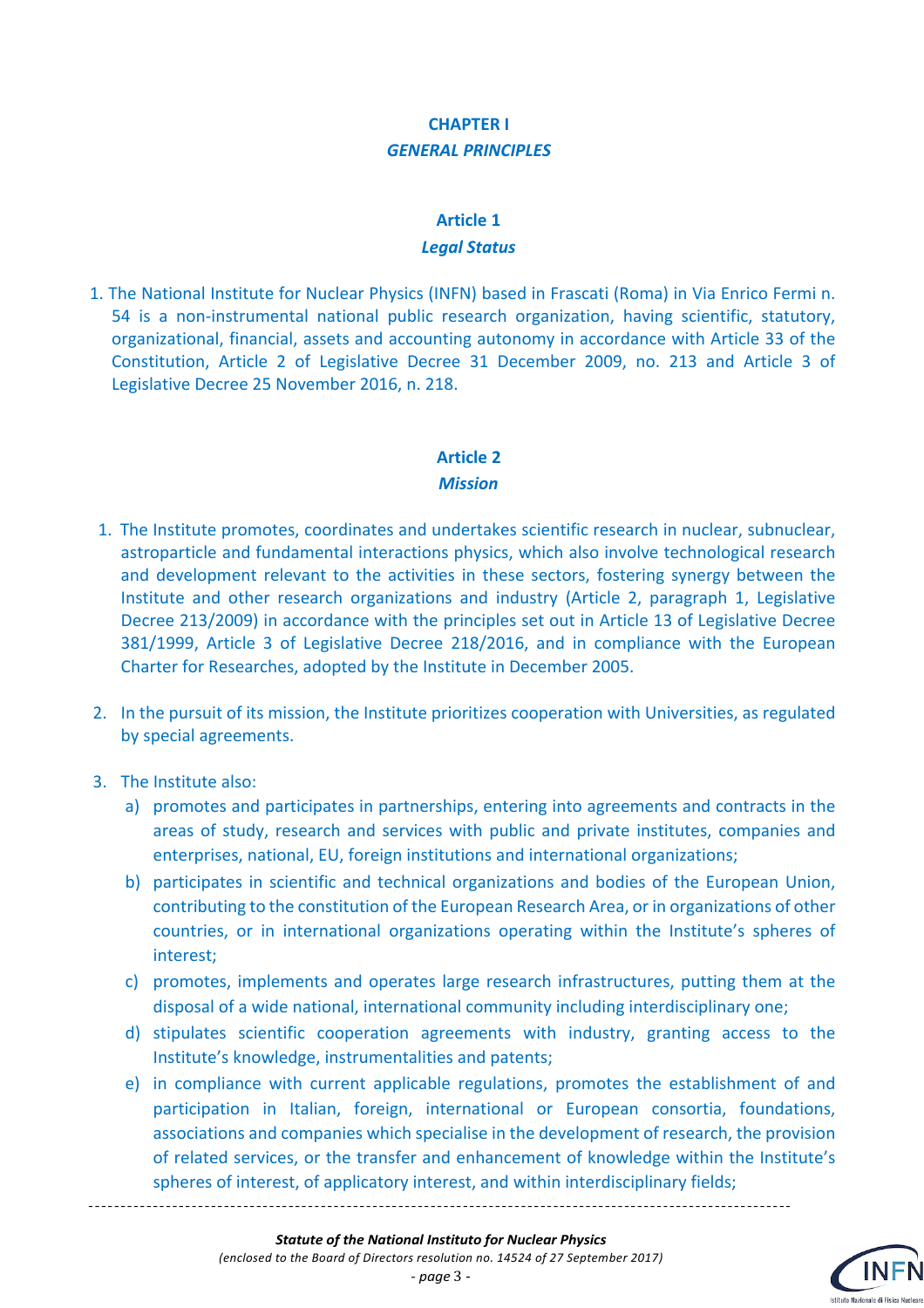- f) fosters innovation by promoting the transfer of acquired knowledge and technology to industry and to society;
- g) promotes and provides for scientific education, as also the institutional dissemination of the culture of science, in collaboration with universities, including the possible conferment of fellowships and awards.

#### **Article 3** *Staff*

- 1 . To fulfil its institutional mission, the Institute calls on its staff, as also the staff of universities, higher education institutes, research institutions, and other government bodies, offering scientific or technological research positions or technical collaboration assigned according to the procedures set in the Staff Regulations, subject to the agreement of the organizations where the staff are employed.
- 2 . Other forms of association with the activities of the Institute may be established, in accordance with the procedures set in the Staff Regulations.
- 3 . In accordance with Article 7 of Legislative Decree no. 218/2016, and in line with the Three-Year Plan of Activities, the Board of Directors shall determine, the number of staff and variations thereof, as well as the staffing requirement plan, subject to the approval procedures provided by law.
- 4 . The Institute shall ensure full compliance with the procedures, forms, cases and modes of relations with the trade unions as provided for in the current regulations on bargaining, information and consultation of employees, as well as with applicable national collective bargaining agreements.
- 5 . The Institute undertakes to ensure in its Regulations the full application of the European Charter of Researchers and the Code of Conduct for the recruitment of Researchers (2005/251/CE) and recognizes the rights and duties of researchers and technologists as listed in Article 2, paragraph 1 and 2 of Legislative Decree 218/2016.
- 6 The Institute fosters participation of its researchers and technologists in University teaching, and in university activities envisaging supervision and evaluation functions, and thereby acknowledges forms of participation in academic bodies, by including specific rules in the agreements with Universities.
- 7 The Institute undertakes to guarantee parity and equal opportunities in the treatment of workers, the absence of any form of discrimination and physical and psychological violence, whether direct or indirect, as well as the well-being of its employees.
- 8 The Institute recognizes as essential values professional integrity and respect for the dignity of people and individual freedoms. For this purpose, as required by current regulations, the Institute provides for, in specific codes of ethics and conduct, the rules necessary to ensure a work environment aimed at excellence and characterized by principles of legality, transparency and good administration, and requires its staff to fully comply with them.

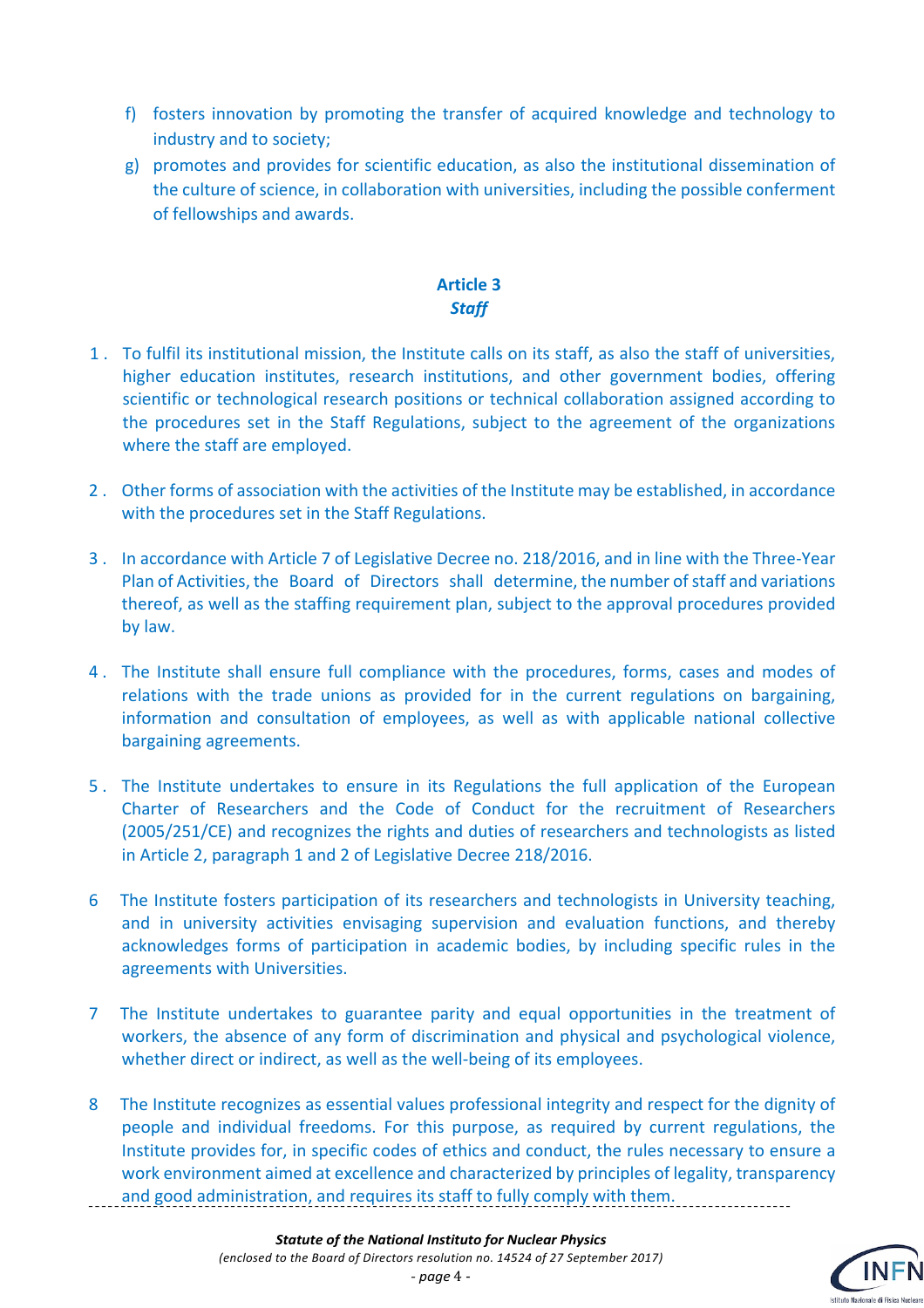#### **Article 4** *Planning*

- 1. In pursuing its mission, and in accordance with the guidelines set in the National Research Plan, the Institute adopts, for the purposes of operational planning, a Three-year Plan of Activities, updated annually, and develops a Ten-year Strategic Vision Document. These documents are subject to the evaluation and approval procedures set in Article 5 of Legislative Decree 213/2009 and in Article 7 of Legislative Decree 218/2016.
- 2. The Institute establishes its research activities on the basis of proposals made by members of the Institute's scientific community, organizing them, as a rule, into scientific areas. For each scientific area, an advisory National Scientific Committee shall be established, whose composition and functions are set in Article 17. In planning initiatives of great economic, personnel and infrastructure impact, the Institute seeks the opinions of the Technical-Scientific Council, whose composition and functions are set in Article 18.
- 3. The opinions of the National Scientific Committees on the development of the scientific areas, and those of the Technical-Scientific Council on the congruity of the initiatives of great economic impact, are acquired by the Board of Directors for the purposes of formulating a Three-year Plan of Activities and a Ten-year Strategic Vision Document.
- 4. Activities related to objectives of strategic importance for the Institute's scientific planning, may be identified as Strategic Projects to be evaluated by special committees.
- 5. Activities related to the development and realization of research infrastructure of national or international relevance may be carried out as special projects to be evaluated by special committees.
- 6. The Institute shall adopt a Three-year Plan of Positive Actions based on proposals formulated by the Single Guarantee Committee (CUG), responsible for ensuring equal opportunities, enhancement of its employees well-being and opposition to all forms of discrimination, pursuant to Article 57 of Legislative Decree 165/2001 and subsequent amendments and additions.

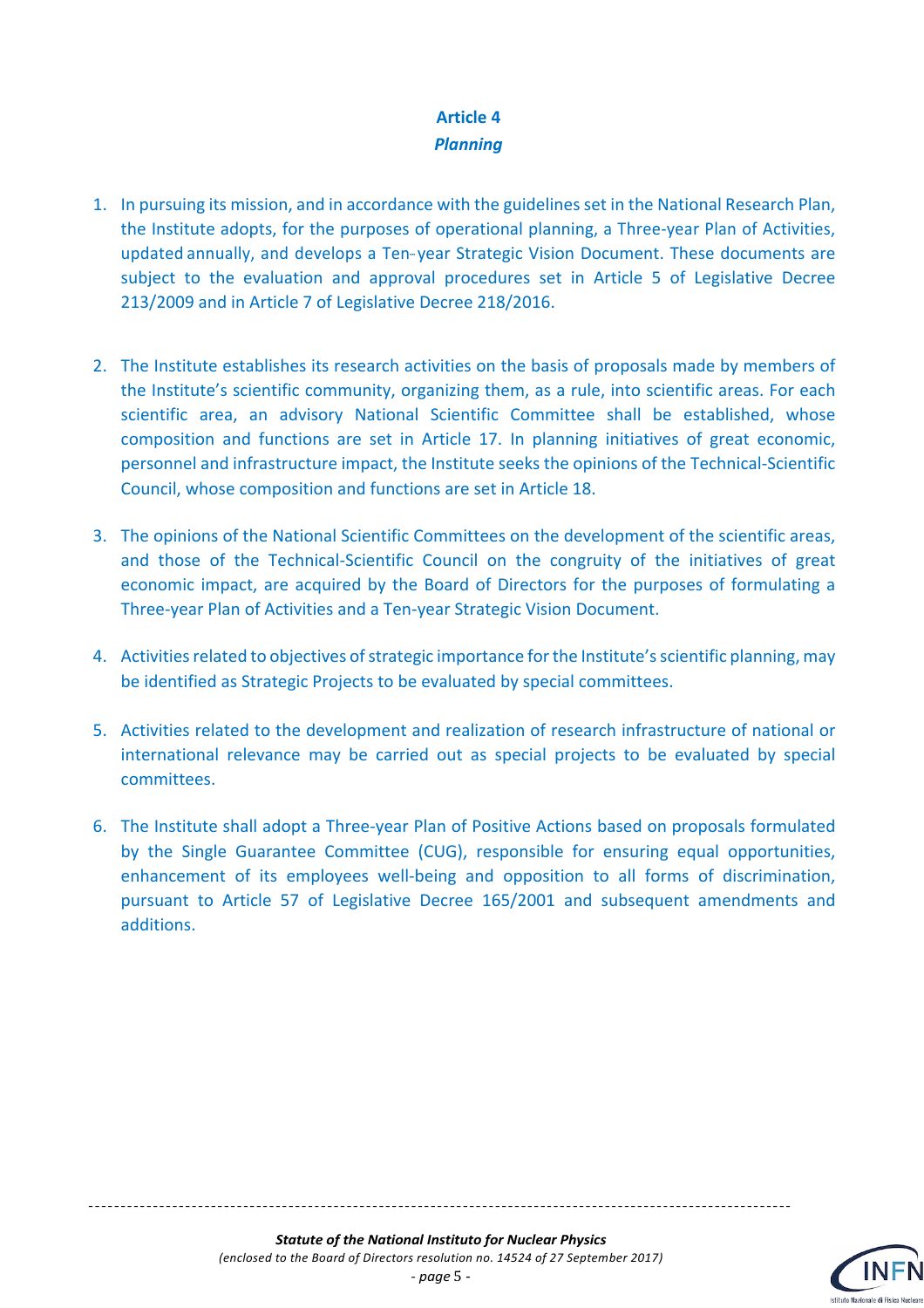#### *Funding*

- 1. The Institute fulfils its mission through ordinary and extraordinary state contributions.
- 2. The Institute may also receive:
	- a) contributions from public and private, national, European, foreign and international organizations;
	- b) income from the activities in Article 2, paragraph 3, letters a), d), e) and f);
	- c) income from assets;
	- d) bequests and donations;
	- e) divestiture of capital goods, plant and equipment, moveable property and real estate;
	- f) any other income;
- 3. Administration, finance and accounting rules shall be defined in a special regulation adopted by the Board of Directors.

# **Article 6** *Budget*

- 1. By its own regulations, and pursuant to the general current applicable regulations on public accounting, the INFN adopts a system based on profit and loss and on assets accounting, which is also applied to the analytical control for cost centre accounting.
- 2. For each financial year, the Institute draws up an authorized budget containing the profit and loss account, the budget for long-term investment activities and the financial statements accompanied by the corresponding reports. The Institute also draws up the budget and prepare the financial statements for the purpose of consolidating public accounts.
- 3. The budget and the authorized budget for the following year shall be approved by the Board of Directors by 30 November.
- 4. The financial statements related to the previous year shall be approved by the Board of Directors by 30 April.
- 5. The Institute has a single budget, administered through the Structures referred to in CHAPTER III, in compliance with the provisions in Article 8.
- 6. The documents referred to in this article shall be transmitted, in compliance with the relevant formalities, to the Ministry of Universities and Research, the Ministry of the Economy and Finance and the Court of Auditors.

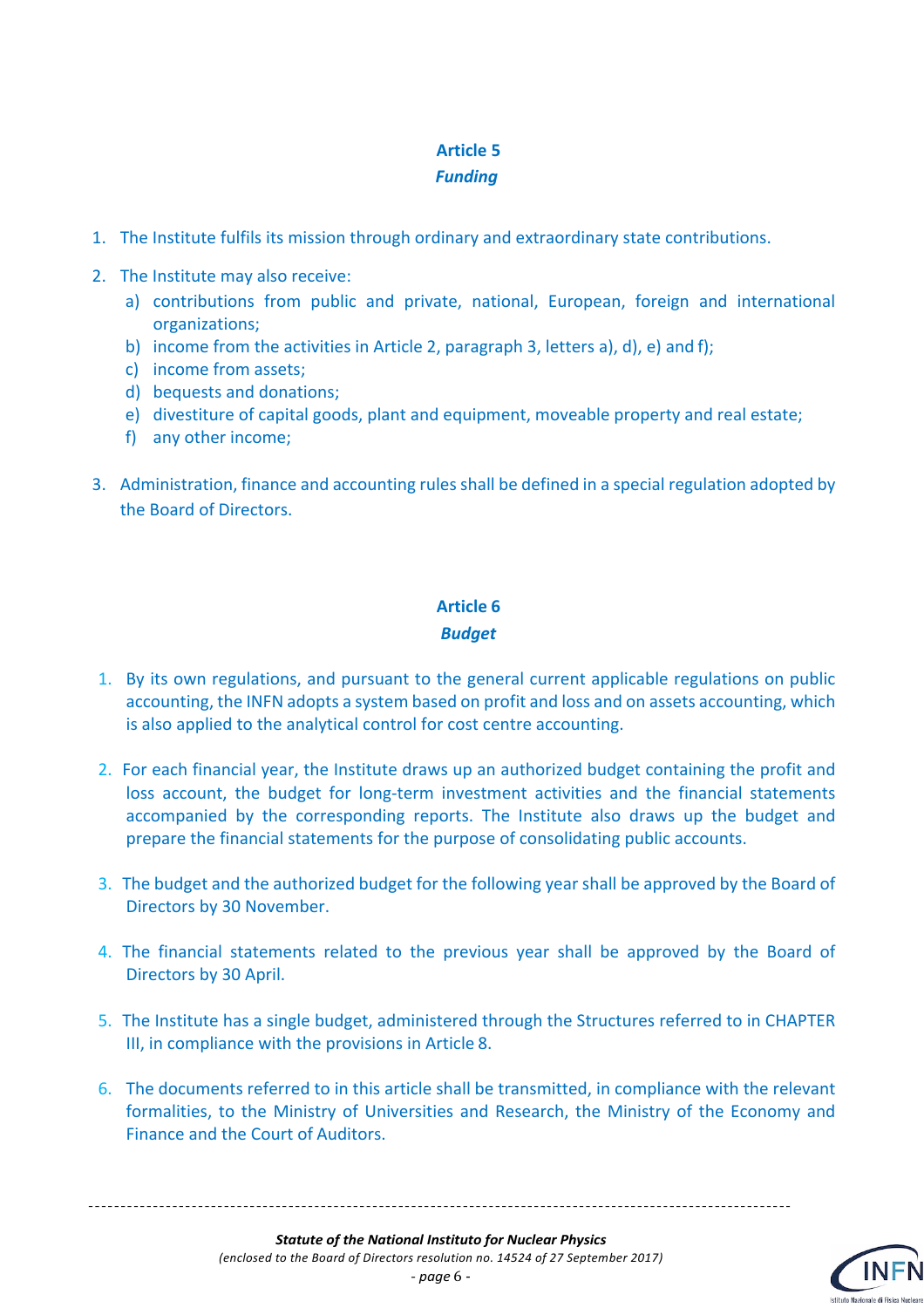#### *Verification of the Achievement of Goals and Proper Resource Management*

- 1 The Institute is subject to the scientific assessment of the National Agency for Evaluation of the University and Research System (ANVUR), in compliance with current regulations. The Institute processes and provides the required data to the ANVUR, calling on specific Evaluation Working Groups.
- 2 The Institute calls on a special International Evaluation Committee (CVI) to assess overall scientific and technological results, as well as future development plans, with reference also to the Plan of Performance.
- 3 The CVI consists of five Italian and foreign scientists and two exponents of the economic community and industry. It reports annually on the assessments made to the President of the Institute. CVI members are appointed by the Board of Directors.
- 4 The President of CVI is appointed by the Board of Directors on the basis of proposals from the Institute's Executive Committee.
- 5 The members of CVI, including its President, shall be in office three years. The mandate of its members shall be renewable no more than once.
- 6 The members of CVI shall not receive a responsibility allowance.
- 7 Control and verification of management and administrative activities is carried out by the Independent Performance Evaluation Body referred to in Article 14 and Article 74, paragraph 4, of D.gs. 150/2009, in accordance with the procedures provided for in current regulations.
- 8 The CUG assesses the outcomes and the adequacy of the positive actions, projects and good practices adopted to optimize the utilization of human resources, reporting annually on the assessments to the President of the Institute.

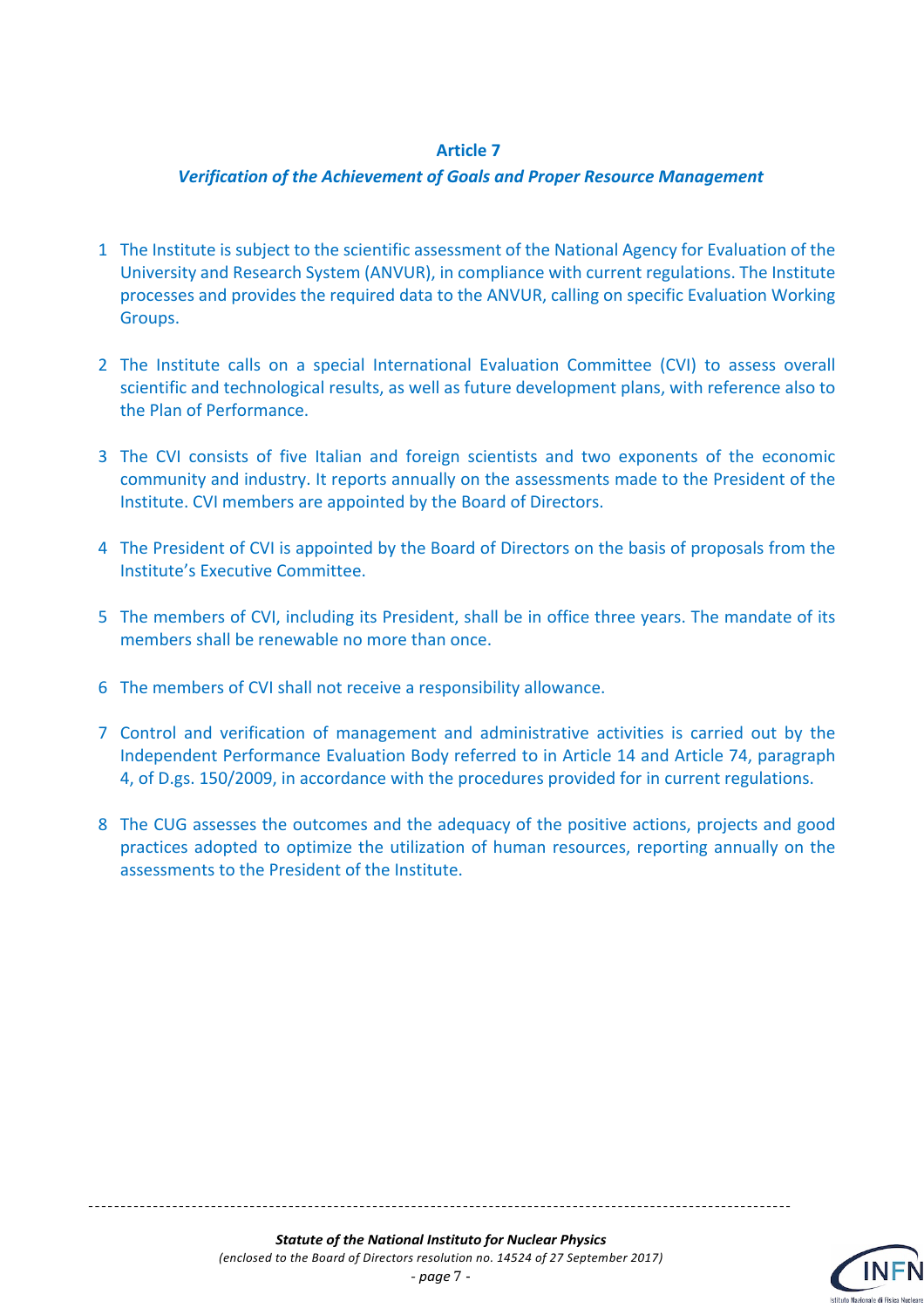#### *Policy---making, management, evaluation and supervisory functions*

- 1. In accordance with the scientific planning referred to in Article 4, the Institute implements research activities on the basis of proposals from the Institute's scientific community, taking into account the guidelines issued by Ministry of Universities and Research. To this end:
	- a) policy-making functions are performed by the Board of Directors in the form and manner set in articles 12 and 13;
	- b) human resource, financial and equipment management functions, assigned by the Board of Directors to each structure shall be performed by the directors of the structures as detailed in articles 20, 21, 22 and 23. The Executive Committee shall perform the national coordination of the management of the human, financial and plant and equipment resources of the Institute, through actions carried out by the Central Administration as detailed in articles 28 and 29;
	- c) assessment and control functions and the mechanisms for the evaluation and review of the Institute's science and technology activities are performed by the committees described in Article 7 as also by the National Scientific Committees (art. 17).

# **CHAPTER II**

#### *GOVERNANCE*

#### **Article 9**

#### *Governing Bodies and Advisory Bodies*

- 1. The governing bodies of the Institute are:
	- a) the President;
	- b) the Board of Directors;
	- c) the Executive Committee;
	- d) the Board of Auditors.
- 2. The advisory bodies of the Institute are:
	- a) The National Scientific Committees;
	- b) the Technical Scientific Council;
	- c) the Single Guarantee Committee.
- 3. The responsibility allowance paid to members of the bodies in paragraph 1 shall be determined by decree of the Minister of Universities and Research, in cooperation with the Ministry of Economy and Finance. No allowances shall be provided to members of the advisory bodies.

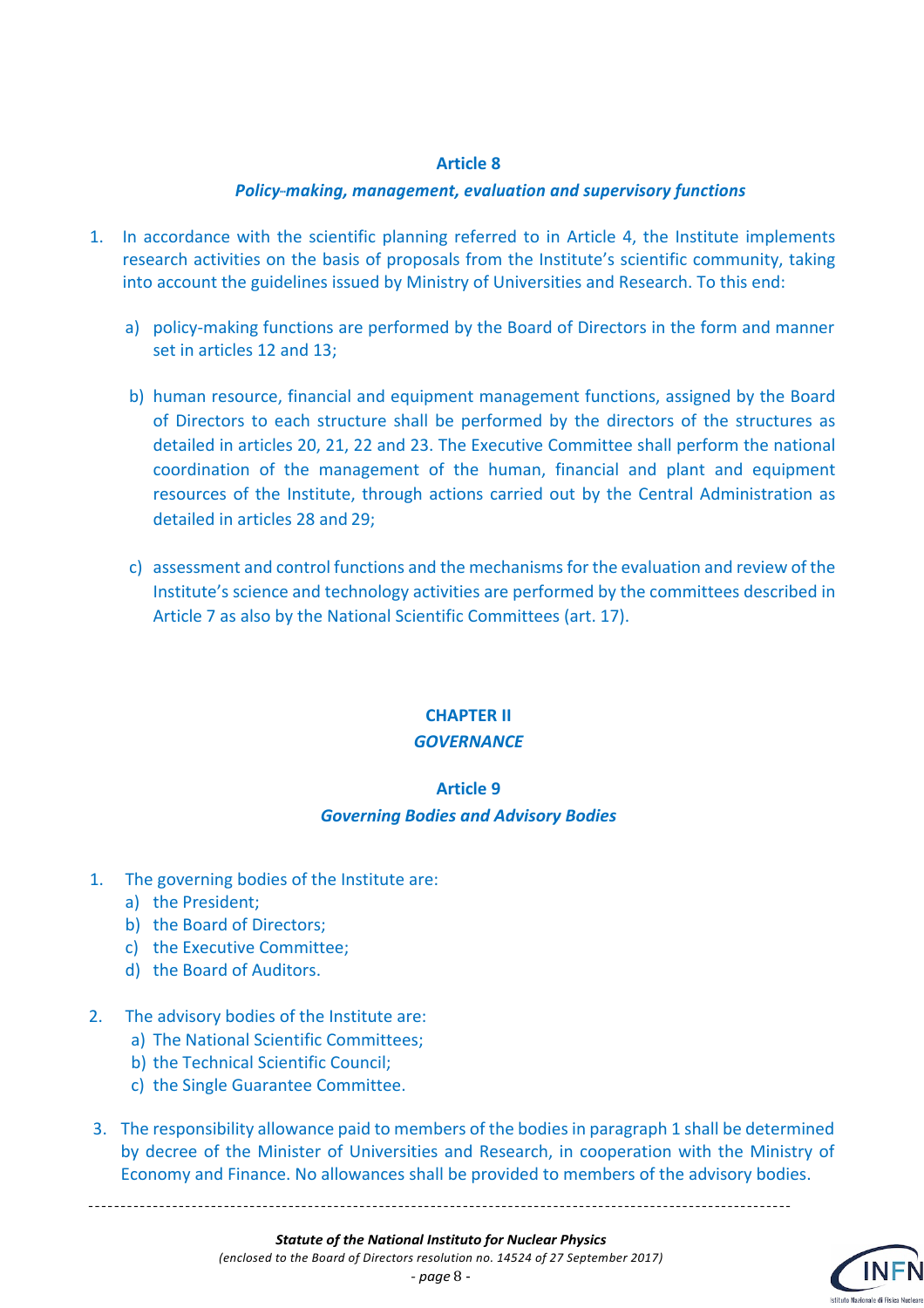4. Members of the bodies in paragraph 1 shall be subject to current legislation with regard to incompatibility and conflict of interest. In addition to those in this Statute, other provisions may be contained in the internal rules and regulations.

#### **Article 10** *President*

- 1. The Institute is headed by the President, who acts as its legal representative and ensures harmonisation for scientific and management policy.
- 2. The President is designated by the Institute's Board of Directors, under the procedure set in Article 11, and appointed by the Minister of Universities and Research.
- 3. The President is chosen from among full university professors of the physical sciences pertaining to the Institute's fields of research, from among the Institute's research directors or technologist directors or from among internationally renowned experts in the physical sciences.
- 4. The President remains in office for four years and may be re-elected no more than once.
- 5. The office of President is incompatible with the office of Rector, Head of University Department, President of another research organization or Director of an Italian or foreign researchinstitute.
- 6. The President:
	- a) shall convene and chairs the meetings of the Board of Directors and Executive Committee;
	- b) shall exercise the functions of the Executive Committee in an emergency, adopting measures that shall be submitted to the Executive Committee for ratification at the earliest opportunity or, in any event, within thirty days;
	- c) shall take all necessary steps to promote and verify the proper development and achievement of the goals set for scientific and technological research activities;
	- d) shall convene National Scientific Committee meetings and delegates members of the Executive Committee to follow activities thereof;
	- e) shall convene, at least once a year, meetings of national assemblies of representatives of research and technological staff, representatives of technical and administrative staff, and members of the Structure councils under articles 25 and 27;
	- f) shall take all measures within his or her competence, as laid down in the Institute's Regulations;
	- g) shall endorse measures resulting from resolutions adopted by the Board of Directors and the Executive Committee;

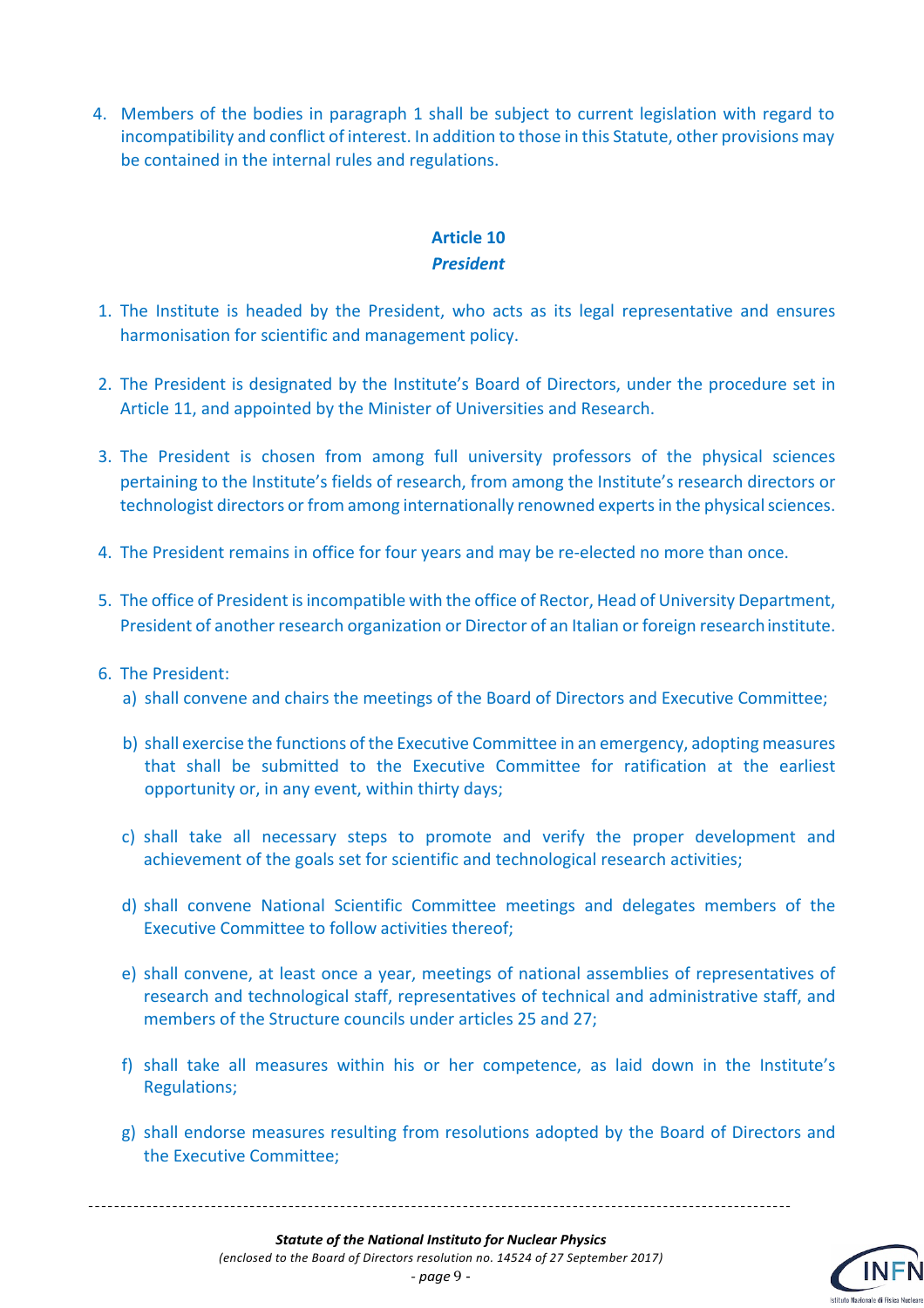- h) may delegate the exercise of his or her functions to the vice presidents under article 12, paragraph 4, letter b;
- i) shall exercise the functions delegated by the Board of Directors.
- 7. The President is assisted by a Presidency Service providing preparatory work and technical/professional support to the President, the Executive Committee and Board of Directors. The structure of this service shall be defined in a specific organizational provision and the service shall report directly to the President.
- 8. In the case of absence or impediment, the President shall be represented by the more senior of the two vice presidents by appointment, whose signature shall prove the President's absence or impediment.

## **Article 11** *Procedure for the designation of the President*

- 1. Not less than six months before the end of his or her term of office, the President shall notify the Board of Directors of the start of the procedure for the designation of a new President, informing them also of the election date.
- 2. Within forty-five days of the Board of Directors' meeting announcing the start of the procedure, each Unit and National Laboratory director shall put forward, confidentially and anonymously, and by electronic means if desired, a list of no more than three candidates for the position of President, after consultation with the scientific community in the form considered most appropriate.
- 3. Having ascertained that each of the above selected candidates have the requirements laid down in Article 10, paragraph 3, and that the persons concerned are prepared to accept the office, the President or a delegated member of the Board of Directors shall call on them to submit a Curriculum Vitae within fifteen days, which shall be made available to the Board of Directors.
- 4. The Board of Directors shall meet on the election date and vote one of the candidates in paragraph 3 to the position of President by a majority of two thirds of its members, adopting the alternate vote procedure during which the candidates with the fewest preferences are eliminated.
- 5. The President shall communicate the outcome of the designation procedure to the Minister of Universities and Research for the purposes of appointment.

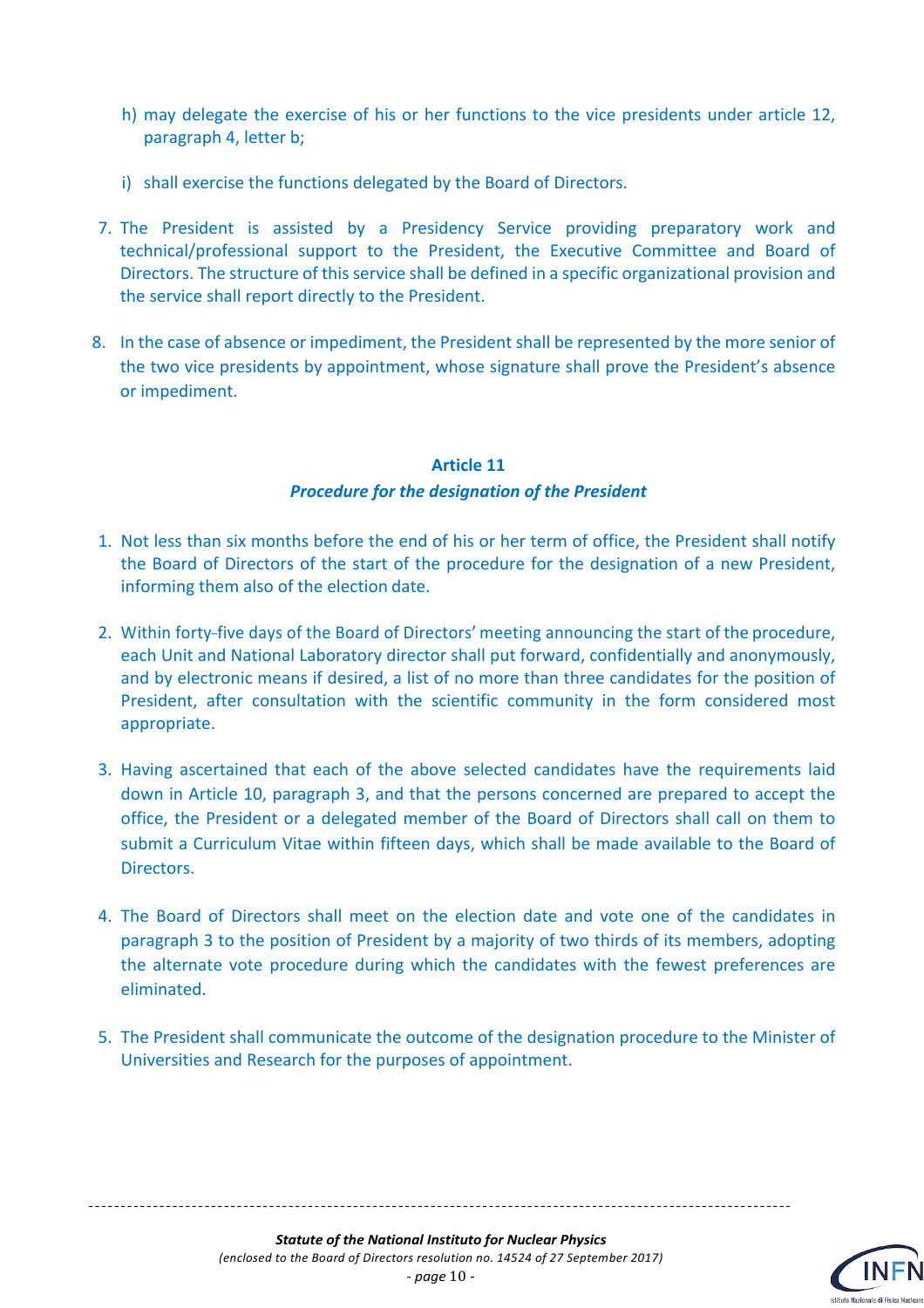#### *Board of Directors (composition and responsibilities)*

- 1. The Board of Directors shall exercise policy-making functions on the basis of general guidelines set in long-term plans and shall decide on scientific programmes having heard the scientific opinions of the National Scientific Committees and the opinions expressed by the Technical-Scientific Council.
- 2. The Board of Directors consists of:
	- a) The President;
	- b) Members of the Executive Committee;
	- c) Directors of Units;
	- d) National Laboratory Directors;
	- e) Two representatives of the Ministry of Universities and Research, one of whom shall be a member of the Executive Committee under Article 14, paragraph 3;
	- f) A representative of the Ministry of Economic Development;
	- g) A representative elected by the staff of researchers and technologists of the Institute, an employee or an employee of other institutions assigned to carry out scientific or technological research;
	- h) A representative elected by the technical and administrative staff of the Institute, a person or an employee of other institutions assigned to carry out technical collaboration.
- 3. The representatives referred to in paragraph 2 letters e), f), g) and h) shall hold office for four years and their mandates may be extended for a further four years no more than once.
- 4. The Board of Directors shall;
	- a) designate the President;
	- b) elect its quota of members of the Executive Committee, electing two of them to the position of Vice President on the basis of proposals from the President and voted by an absolute majority of its members;
	- c) establish or abolish, by an absolute majority of its members, Units, National Laboratories, National Centres, and Groups linked to Units and Laboratories;
	- d) appoint, by a vote of an absolute majority of its members, the directors of Units, National Laboratories, National Centres, and the Heads of the Groups linked to Units and Laboratories;
	- e) appoint, by an absolute majority vote, the members of the International Evaluation Committee referred to in Article 7, the Technical-Scientific Council in Article 18, the Scientific Committees of the National Laboratories in Article 24, the Technical Scientific Committees of the National Centres of Science and Technology and the Scientific Committees of the National Centres of Advanced Studies in Article 26;
	- f) adopt the statute of the Institute by a two-thirds majority of its members and the rules regarding the Institutes bodies and their functions by an absolute majority of its members, as also the Administration, Finance and Accountancy Regulation and the Staff Regulations and updates thereof, pursuant to current regulations;
	- g) approve the ten-year vision document, the three-year plan of activities and annual updates thereof, and the three-year staffing requirements plan, pursuant to current regulations;



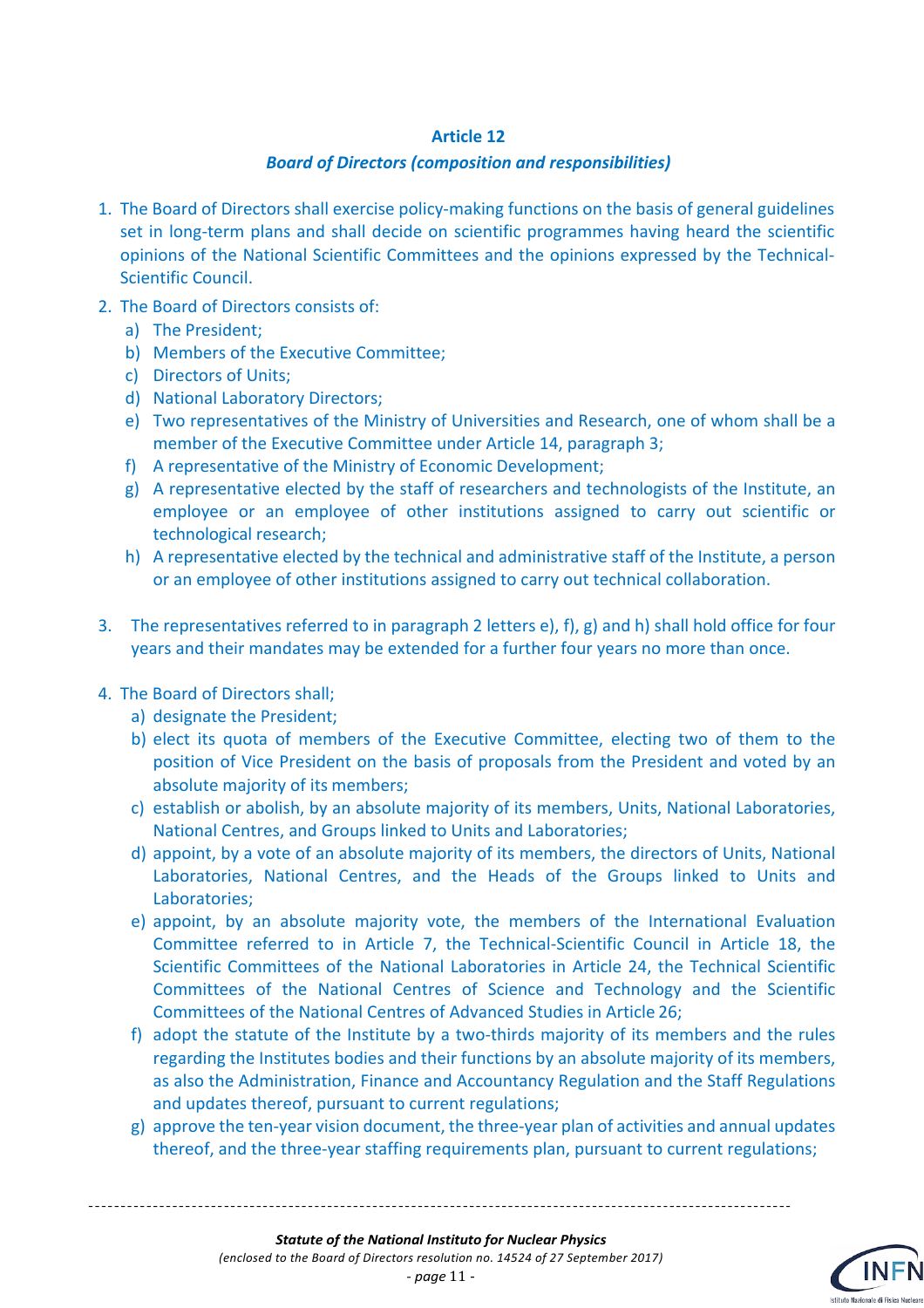- h) decide on the overall organization of the Institute, including the general architecture of the structure and its offices, as well as their specific functions and responsibilities, and the general decision-making criteria and internal processes and any changes made thereof.
- i) adopt regulations, by absolute majority vote of its members, especially as regards internal elections, organization, and functioning;
- j) approve funding for annual and long-term research programmes and adopt provisions to monitor and ensure the smooth running of these programmes;
- k) decide on issues related to the budget, any variations thereof, the financial statements, and respective accompanying reports, as well as the annual review of the Institute's management and economic performance;
- l) decide on issues related to staffing requirements, within the limits established by the current legislation on staff expenditure, pursuant to Articles 7 and 9 of Legislative Decree 218/2016, safeguarding the financial resources necessary for research activities; adopt measures within its sphere of competence as provided for in the Staff Regulations;
- m)decide on regulations concerning workplace safety, defining in particular the role and responsibilities of the employer and of those in charge of workplace safety;
- n) adopt appropriate measures pursuant to Article 12, paragraph 4, of Legislative Decree no. 213/2009;
- o) organize research activities into scientific areas, and set up, by a two-thirds majority vote of its members, a National Scientific Committee for each of these; approve strategic and special projects;
- p) formulate guidelines for participation in tenders and public and private calls, scientific collaboration agreements with universities, institutions, public and private companies and enterprises, consortia, research centres and local, national, international, EU or foreign consortia, within the sphere of competence of the directors of the structures, especially establishing typologies and possible value limits that may concern them;
- q) decide on participation in tenders and public and private calls, scientific collaboration agreements with universities, institutions, public and private companies and enterprises, consortia, research centres and local, national, international EU or foreign consortia, which fall outside the competences of the directors;
- r) adopt rules and regulations, in compliance with EU and national legislation and internal regulations, concerning contracts for work, supplies and services and provision of work and professional services within the sphere of competence of the Executive Committee and the directors of the structures, establishing categories of goods and services, as well as setting any value limits that may concern them;
- s) decide on attendance fees in accordance with current legislation and any specific directives issued by the Ministry of Universities and Research;
- t) may delegate, by an absolute majority vote of its members, the exercise of its responsibilities to the President and the Executive Committee, specifying purpose and time frame;
- u) decide on all other matters not specifically attributed to the competence of other bodies.

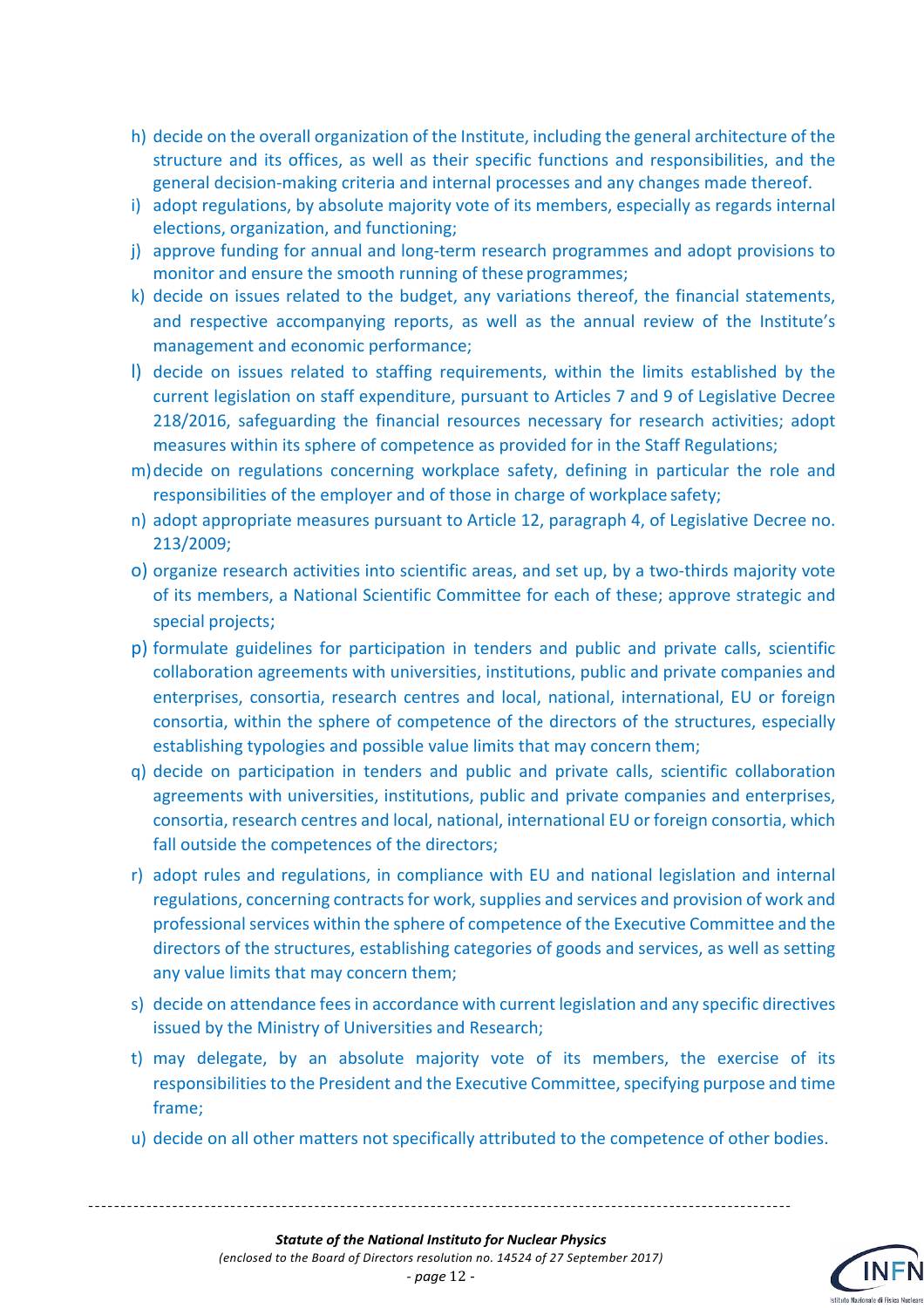- v) ensure full compliance with the procedures, forms, cases and modes of relations with the trade unions, in accordance with Legislative Decree 165/2001, and subsequent amendments, as also the provisions relating to the implementation of Staff Regulations and the applicable national collective bargaining agreements.
- 5. Board of Director resolutions shall take immediate effect except in cases otherwise provided for in the Statute.

#### **Article 13** *The Board of Directors (functioning)*

- 1. The Board of Directors meets at least four times a year in ordinary sessions and whenever the President deems it necessary. It shall also be convened at the request of four members of the Executive Committee or at the request of one third of the members of the Board of Directors. The Board of Directors meetings shall be valid when attended by an absolute majority of the members.
- 2. Board of Director votes for the appointment of the President, vice presidents, members of the Executive Committee and directors of structures shall be held by secret ballot.
- 3. Participation in Board of Directors meetings may also take place remotely by means of audio and/or video instruments on condition that the President and the minute taker are in the same place, and that:
	- a) The President may ascertain the identity of the participants, chair the meeting, and determine and announce the results of voting;
	- b) The participants may take part in the discussions and the voting in real time and without interruption, and that they may see, receive and transmit documents;
	- c) The minute taker may adequately perceive the events to put on record.

These conditions having been verified, the meeting shall be considered to have taken place at the whereabouts of the President and minute taker, who shall specify the location in the minutes of meeting. This kind of Board of Directors meeting may not be held in the cases referred to in paragraph 2.

- 4. Board of Director resolutions shall be adopted by majority vote, except in cases otherwise provided for in this Statute. In the event of a tie in an open vote, the President has the casting vote.
- 5. The Board of Directors may establish, based also on proposals from the Executive Committee, working groups on specific subjects.



*- page* 13 -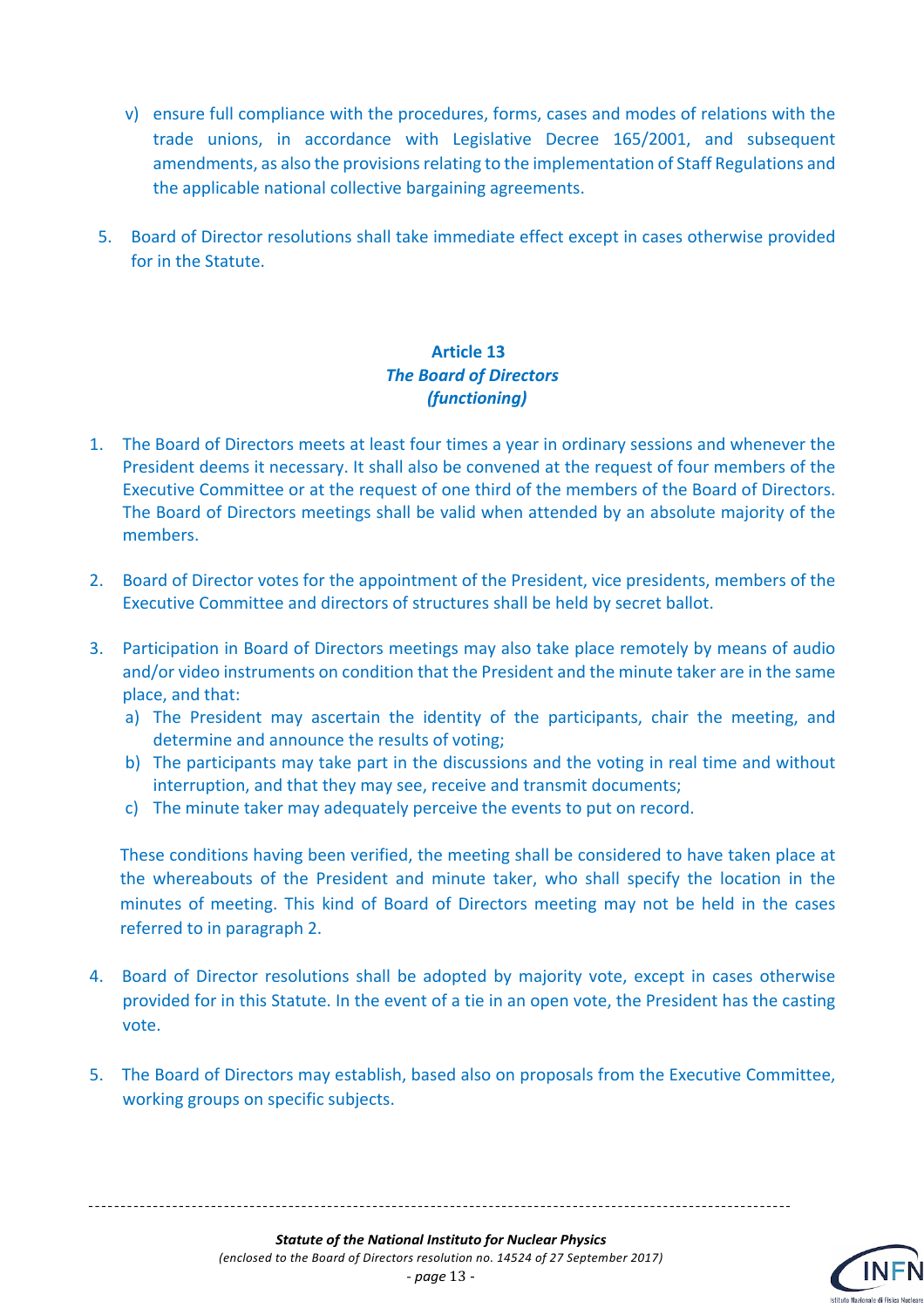#### **Article 14** *The Executive Committee (composition and responsibilities)*

- 1. The Executive Committee is responsible for the national coordination of the management of the Institute's financial, human and plant and equipment resources.
- 2. The Executive Committee consists of the President and five members, two of whom will exercise the functions of vice president.
- 3. Four members, elected by the Board of Directors, shall be selected from among full university professors of the physical sciences within the Institute's areas of research, and from the research directors and technologist directors of the Institute or from internationally renowned experts in the physical sciences. One member shall be appointed by Ministry of Universities and Research, and shall be chosen from among persons with administrative and management skills. Executive Committee members shall have a mandate of four years, their office may be extended for a further four years no more than once.
- 4. Membership of the Executive Committee is incompatible with the office of rector, director of a university department, president of another research institution or director of an Italian or foreign research institute.
- 5. The Executive Committee shall:
	- a) set the agenda for the Board of Directors meetings and prepare the corresponding acts;
	- b) take the place of the Board of Directors in an emergency, taking measures that shall be submitted to the Board of Directors for ratification at the earliest opportunity and no later than three months;
	- c) examine proposals for the development of the Institute's activities and requests for financial and human resources, expressing their reasoned opinion to the Board of Directors;
	- d) monitor the execution of its resolutions and those of the Board of Directors, implementing also specific actions and ensuring operational coordination between the Central Administration and the peripheral structures;
	- e) follow the activities of the units, national laboratories, national centres and the Central Administration;
	- f) provide guidelines for the activities of the Director General;
	- g) follow the activities of the National Scientific Committees and the development and implementation of strategic and special projects;
	- h) confer the position of Director General, to whom it may delegate some of its own functions, setting specific time frames and financial limits, and determine his or her remuneration;
	- i) decide on contracts for work, supplies and services and the provision of work and professional services which fall outside the remit of the directors of units, as provided for in the Administration, Accountancy and Finance Regulation;
	- j) exercise the powers delegated to it by the Board of Directors;
	- k) report on specific matters to the Board of Directors, if requested by at least one third of the Board of Directors members.



*- page* 14 -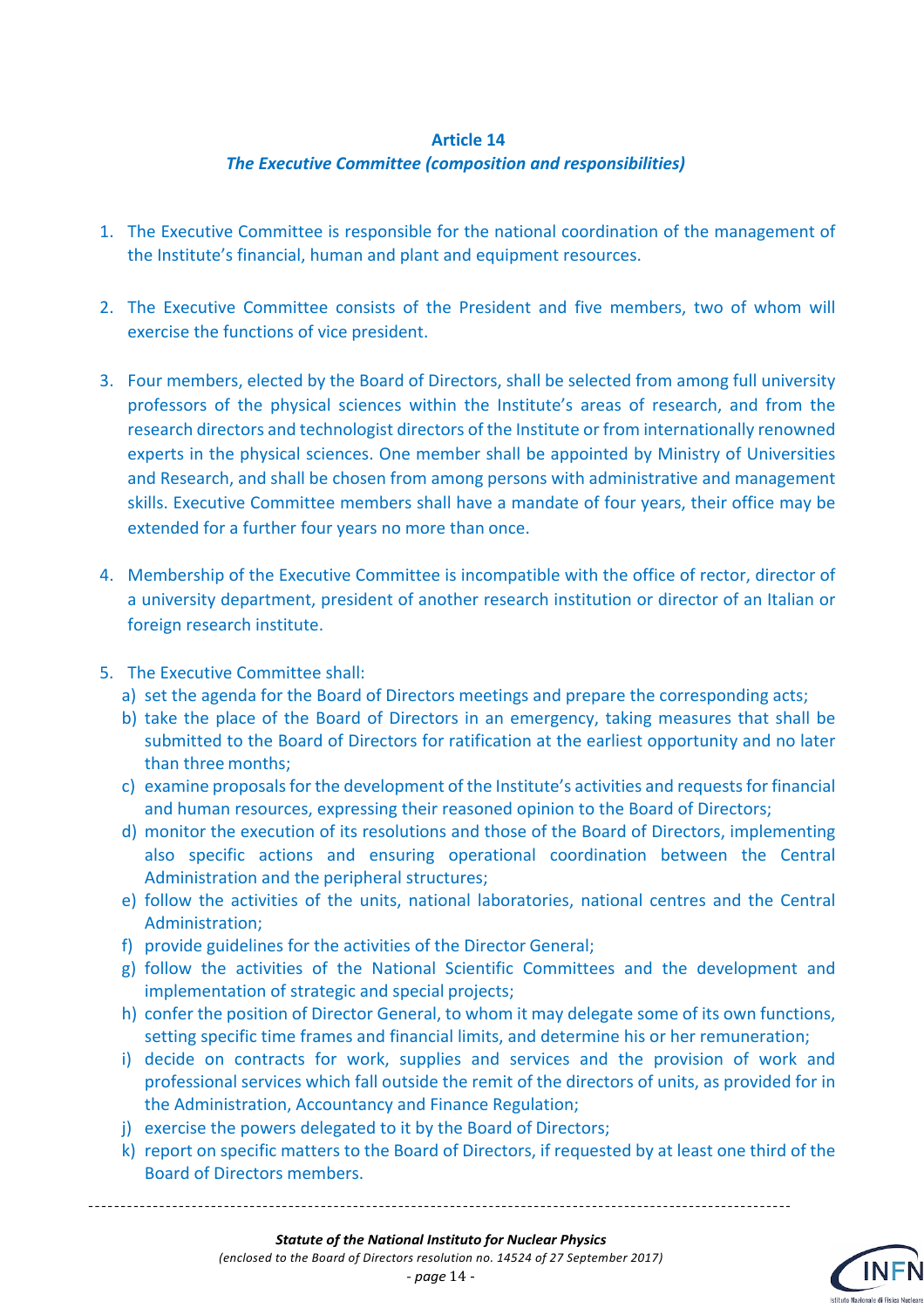#### **Article 15** *Executive Committee (functioning)*

- 1. The Executive Committee is convened by the President to prepare for each of the Board of Directors meetings or whenever deemed necessary, or at the request of three of its members.
- 2. Participation in Board of Directors meetings may also take place remotely by means of audio and/or video instruments on condition that the President and the minute taker are in the same place, and that:
	- a) the President may ascertain the identity of the participants, chair the meeting, and determine and announce the results of voting;
	- b) the participants may take part in the discussions and the voting in real time and without interruption, and that they may see, receive and transmit documents;
	- c) the minute taker may adequately perceive the events to put on record.

These conditions having been verified, the meeting shall be considered to have taken place at the whereabouts of the President and minute taker, who shall specify the location in the minutes of meeting.

- 3. The meetings of the Executive Committee shall be deemed valid when attended by an absolute majority of its members.
- 4. Executive Committee resolutions shall be adopted by majority open vote. In the case of no majority being reached, the President has the casting vote.

#### **Article 16** *Il Collegio dei Revisori dei Conti The Board of Auditors*

1. The Board of Auditors is made up of:

\_\_\_\_\_\_\_\_\_\_\_\_\_\_\_\_\_\_\_\_\_\_\_\_\_\_\_\_\_\_\_

- a) an auditor who also chairs meetings, designated by the Minister of Economy and Finance, registered as an official auditor, and appointed by the Minister of Universities and Research;
- b) two effective auditors and two acting auditors, appointed by the Minister of Universities and Research.
- 2. Members of the Board of Auditors have a mandate of four years which may be extended for a further four years no more than once.
- 3. The Board of Auditors shall verify operating decisions, ascertain whether the books and records are properly kept, examine the budget, the variations thereof, and the financial statements, drafting specific reports, and carry out cash audits, and take part, ordinarily collegially, in meetings of the Board of Directors and Executive Committee.
- 4. The Institute is also subject to review by the Court of Auditors, as provided for in Article 3, paragraph 7 of the Law 20/1994.

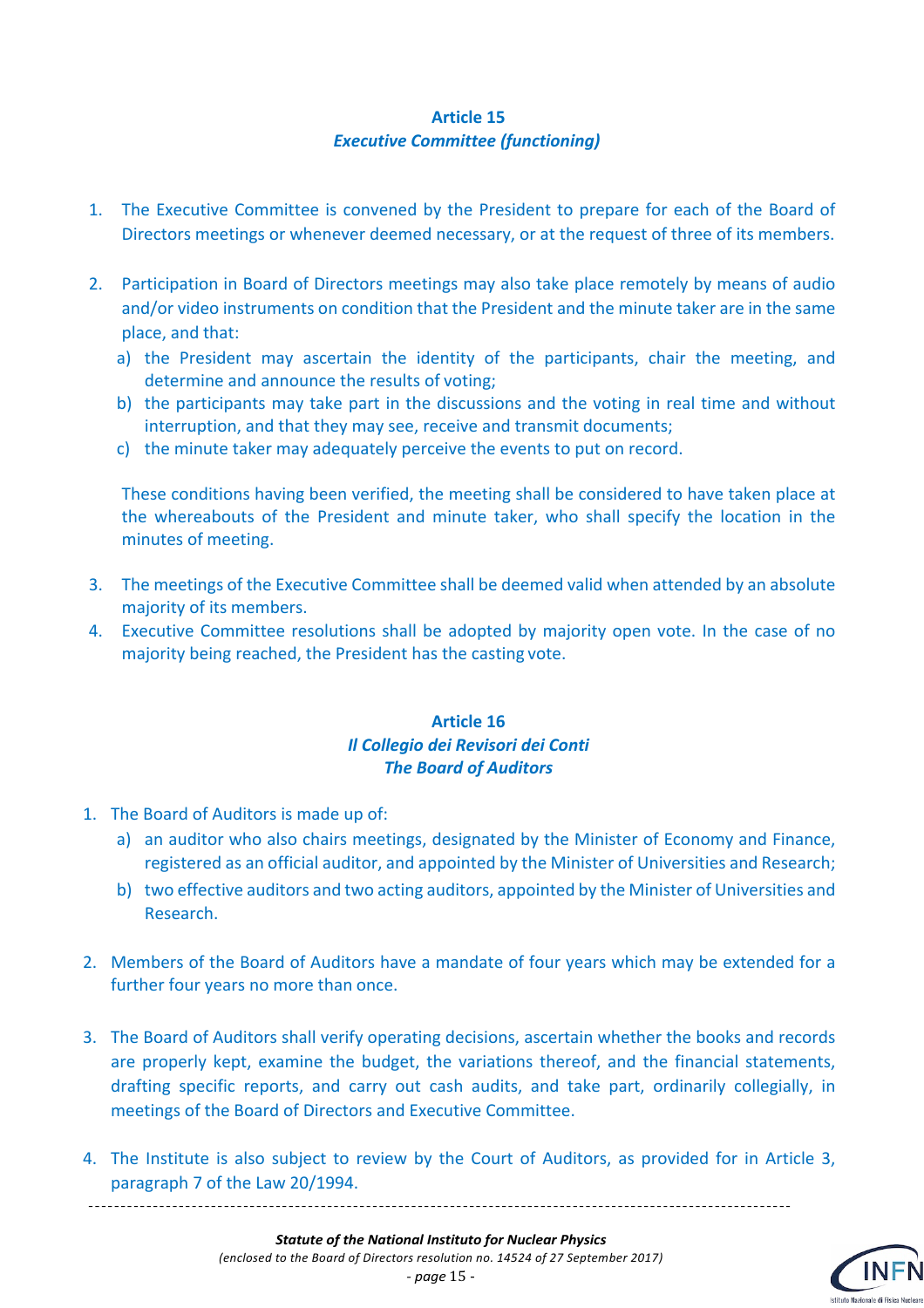#### **Article 17** *National Scientific Committees*

- 1. The national scientific committees are composed of a committee president and the local coordinators of the scientific areas referred to in Article 4.
- 2. Each Unit, national laboratory and national centre of science and technology shall elect the local coordinator referred to in articles 25 and 27, following the procedure contained in the specific Regulations for Elected Positions.
- 3. The Committee President shall be voted by the National Scientific Committee according to the procedures laid down in the specific Regulations for Elected Positions.
- 4. Committee members shall remain in office for four years and their mandate may be extended, for the same Committee or same structure, no more than once.
- 5. The office of Committee President is incompatible with that of:
	- a) Member of the Institute's Board of Directors;
	- b) Member of another national scientific committee;
	- c) National Centre director;
	- d) Local coordinator;
	- e) Special or strategic project coordinator.
	- f) Head of University Department;
	- g) holder of relevant, national and international scientific managerial responsibilities, in accordance with Regulations referred to in paragraph 3.
- 6. National Scientific Committee meetings are convened by the President of the Institute on the basis of proposals by the committee presidents.
- 7. Ordinary meetings of the national scientific committees are held at least twice a year. The meetings may be attended by one or more members of the Executive Committee.
- 8. In addition to the functions set in Article 4, paragraph 3 and within their scientific area of competence, the National Scientific Committees shall also:
	- a) draw up proposals for scientific planning and corresponding financial estimates for the preparation of the Institute's long-term development plans, taking also into account the technical, financial and human resource requirements of ongoing experiments;
	- b) offer opinions on scientific and technological aspects, and assessments of the financial and organizational aspects of individual research proposals;
	- c) draw up a resource management plan, assigned annually by the Board of Directors pursuant to the scientific planning decisions made by the same;
	- d) provide annual reports and assessments of the activities carried out in each individual research initiative.

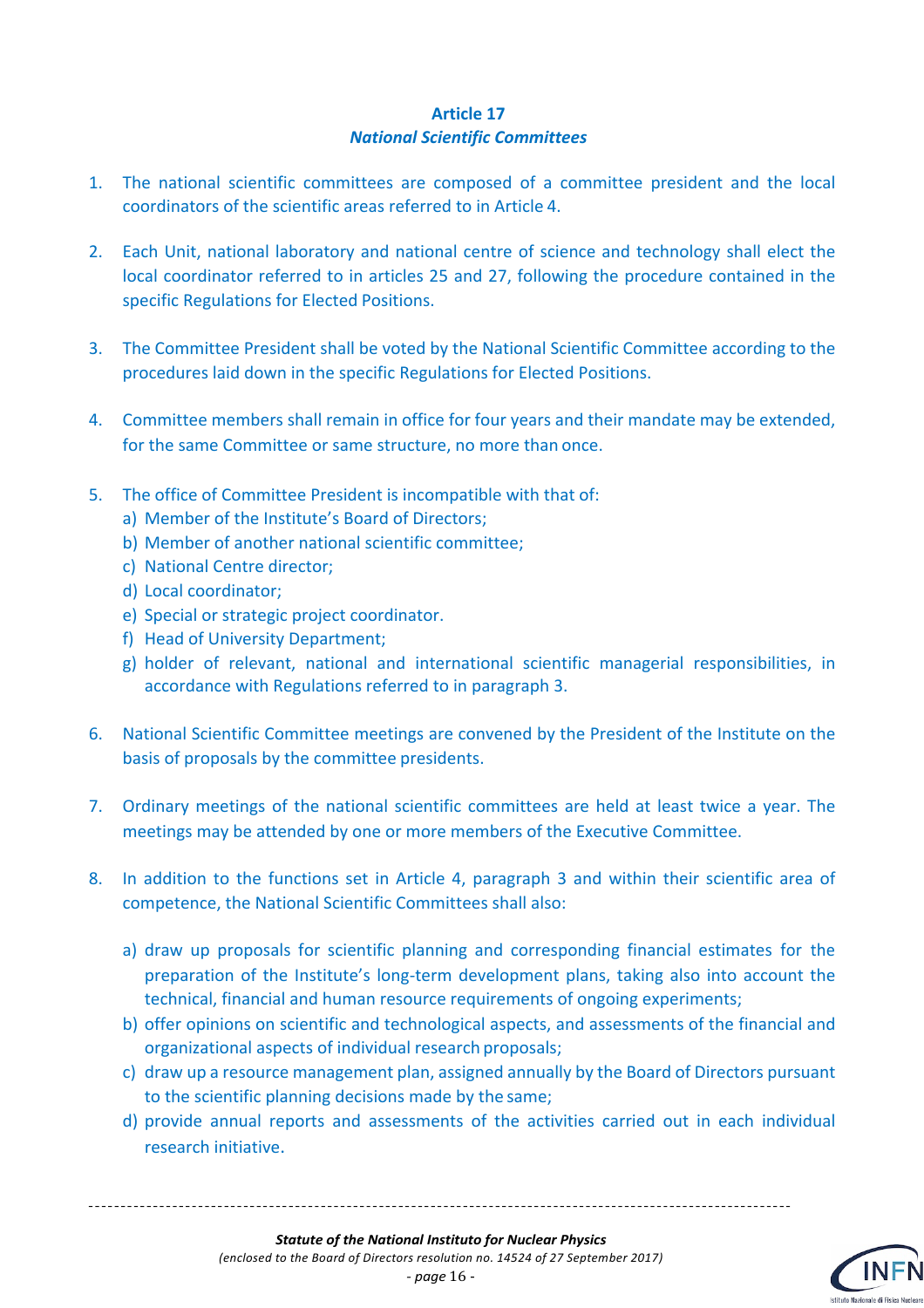9. The presidents of National Scientific Committees shall forward the reports on the conclusions reached in the committee meetings to the Executive Committee.

#### **Article 18** *The Technical-Scientific Council*

- 1. The Technical-Scientific Council consists of national and international experts in the Institute's spheres of interest.
- 2. The Technical-Scientific Council shall be appointed by the Board of Directors, based on proposals from the President and after consultation with the members of the International Evaluation Committee, the scientific community, the economic sector and industry. The Technical-Scientific Council shall have no more than seven members. They shall have a mandate of four years, which may be extended for a further four years no more than once.
- 3. In addition to the responsibilities set out in Article 4, paragraph 2 and 3, at the request of the Board of Directors, the Technical Scientific Council shall duly assess the congruity of human and economic resources and the adequacy of infrastructure for individual projects, taking also into account availability of local resources in the time frame scheduled for the completion of these projects, and shall report in a timely manner to the Board of Directors.
- 4. Membership of the Technical-Scientific Council is incompatible with the position of:
	- a) member of the Institute's Board of Directors;
	- b) member of the National Scientific Committee;
	- c) National Centre Director;
	- d) special or strategic projects coordinator;
	- e) Head of University Department.

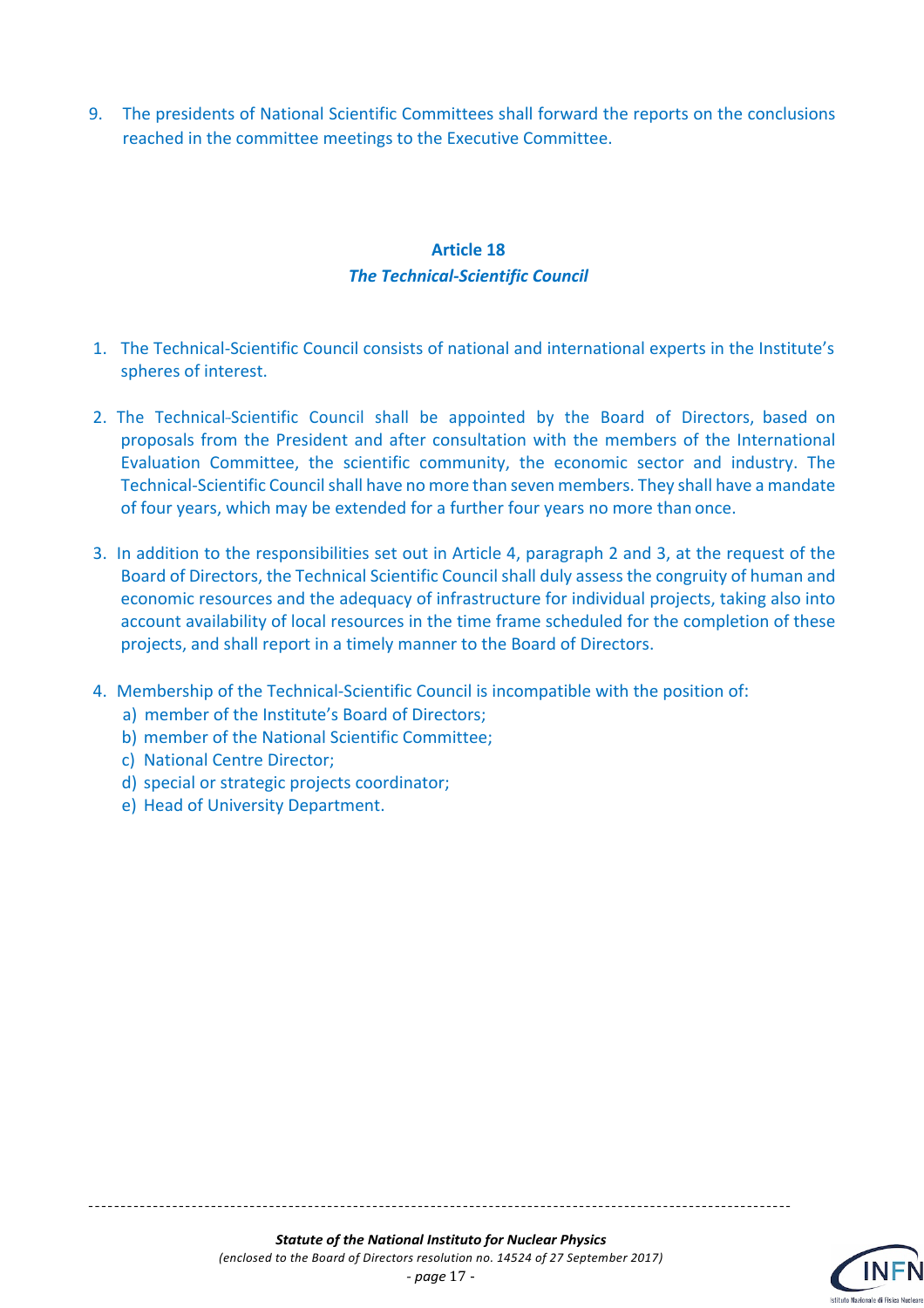## **CHATER III** *STRUCTURES*

#### **Article 19** *Structures*

- 1. The Institute is divided into the following structures:
	- Units;
	- National Laboratories;
	- National Centres;
	- Central Administration.

### 2. Specifically:

- a) the Units are scientific structures which carry out research and higher education activities under the policy objectives of the Institute. They usually operate within the physics departments of universities on the basis of special agreements. The units may also host linked groups from other universities or research centres where there are no Institute units.
- b) The national laboratories are scientific structures that develop, implement and manage plants and equipment for the research activities of the Institute putting them at the disposal of a wide national and international community, including interdisciplinary one. They also carry out research activities under the policy objectives of the Institute. The national laboratories may also host linked groups from other universities or research centres where there are no Institute Units.
- c) The National Centres are scientific technological Structures that develop, implement or manage equipment that is instrumental for the activities of the Institute, and carry out research and technological development activities under the policy objectives of the Institute (National Centre of Science and Technology) or educational science structures that promote the advancement of scientific knowledge and the preparation of highly qualified young Italians and foreigners in the field of scientific research through educational activities at doctoral level (National Centre for Advanced Studies).
- d) The Central Administration, is responsible for policy, coordination and verification of decentralized administrative activities, ensuring central technical, professional and supervisory services, preparing and implementing decisions concerning and assigned to it by the Executive Committee.

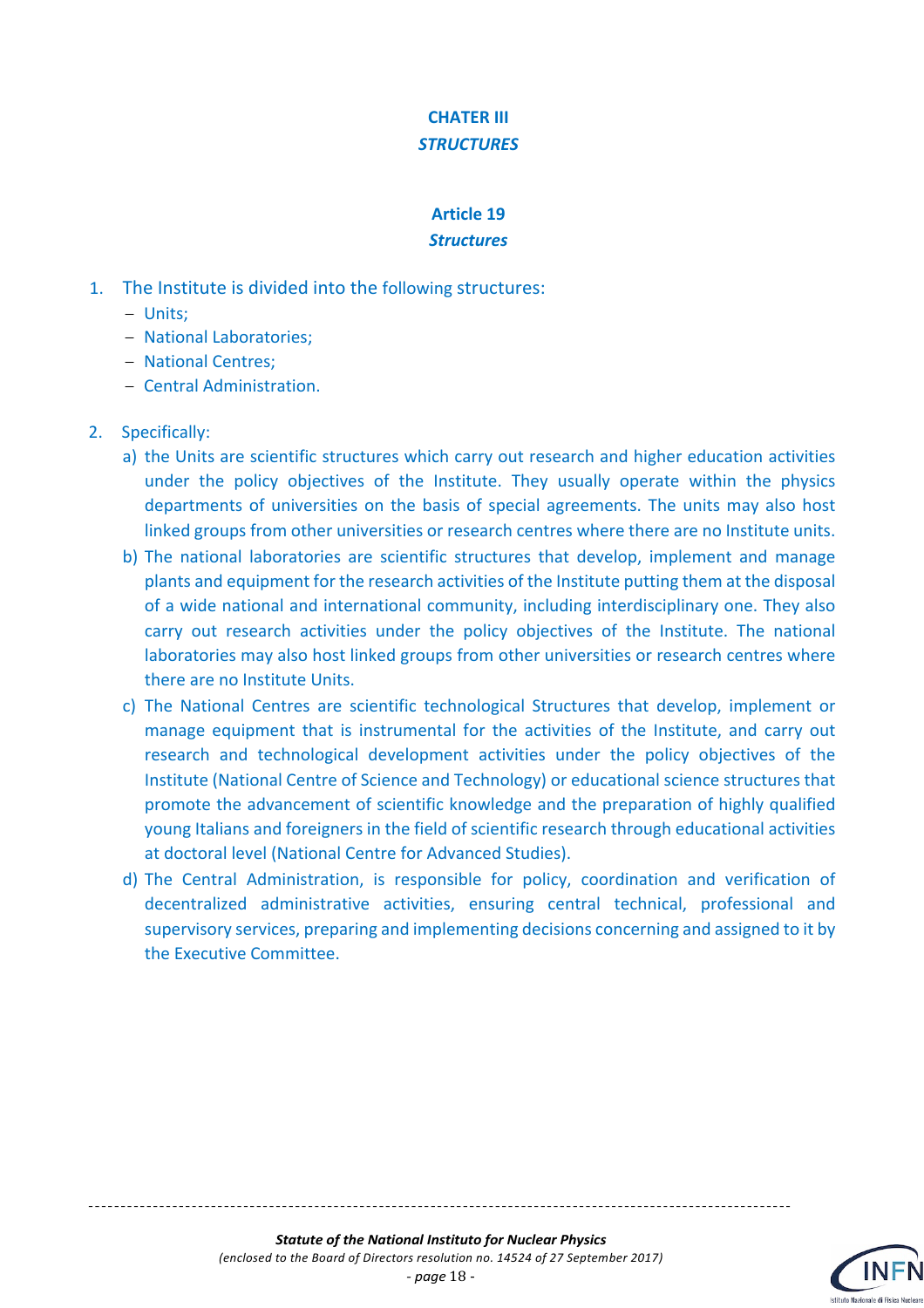#### **Directors of Scientific Structures and Heads of Associated Groups**

- 1 . The directors of the units, national laboratories and national centres are voted and appointed by the Board of Directors.
- 2 . The heads of the groups linked to Units and Laboratories are voted and appointed by the Board of Directors, based on proposals from the President.
- 3. The positions referred to in this article shall be incompatible with those of:
	- member on any other basis of the Board of Directors;
	- member of a national scientific committee;
	- member of an academic governing board or head of department.

### **Article 21 Directors of Units and National Laboratories**

- 1. The directors of the Units and the National Laboratories are responsible for the promotion and performance of scientific activity, as also the organizational and administrative functioning of the structures, in compliance with the scientific planning and policies approved by the Board of Directors.
- 2. The directors of the units are selected from among the Institute's Research Directors and Technologist Directors, or from full university professors and from Research Directors and Technologist Directors of other institutions responsible for scientific research or technological research in the Institute. They may be chosen from among the First Researchers and First Technologists of the Institute, or among the associate professors assigned scientific research or technological research responsibilities in the Institute, according to cases and procedures set in the specific Regulations.
- 3. The directors of national laboratories are selected, according to the procedures set in the specific Regulations, from among the Research Directors and Technologist Directors of the Institute, or from full university professors and from Research Directors and Technologist Directors of other institutions responsible for scientific research or technological research in the Institute. The directors of the national laboratories may also be chosen from among foreign academics or Italian academics resident abroad who have undertaken predominantly scientific activities in the INFN's spheres of interest and who possess at least one of the following requirements:
	- they have held management positions in qualified foreign or international research institutions;

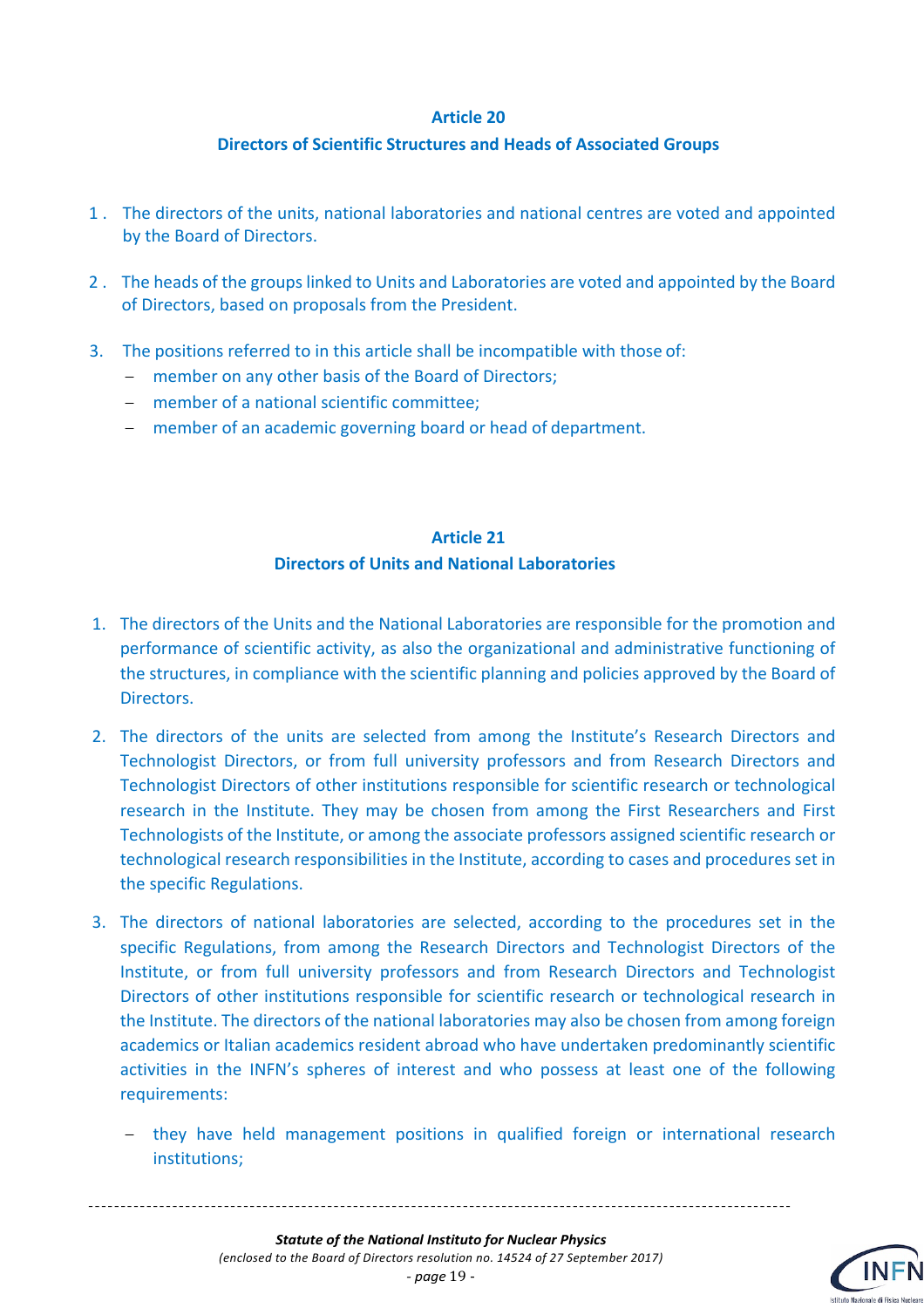- they are full professors in foreign universities;
- they have been awarded the highest international accolades in the scientific field.
- 4. Directors shall remain in office for four years, his or her mandate may be extended for the same Structure for a further four years no more than once.
- 5. The Directors can call on the consultancy of a Unit or National Laboratory Council, whose composition is set in article 25.

# **Article 22** *Directors of National Centres*

- 1. The directors of national centres are responsible for the functioning of the centres in compliance with the programmes and policies approved by the Board of Directors.
- 2. They are selected from among the research directors and technologist directors of the Institute, or from full university professors and from research directors and technologist directors of other institutions, assigned a scientific research or technological research responsibilities in the Institute. They may be chosen from among the First Researchers and First Technologists of the Institute, or among associated professors, assigned a scientific research or technological research responsibilities in the Institute, in the case and manner set in the specific Regulations. They may also be chosen from among foreign academics or Italian academics resident abroad who have carried out predominantly scientific activities in the INFN's spheres of interest and who possess at least one of the following requirements:
	- they have held management positions in qualified foreign or international research institutions;
	- they are full professors in foreign universities.
- 3. Directors shall remain in office for four years, his or her mandate may be extended for the same Structure for a further four years no more than once.
- 4. The Directors can call on the consultancy of a National Centre Council, whose composition is set in article 27.

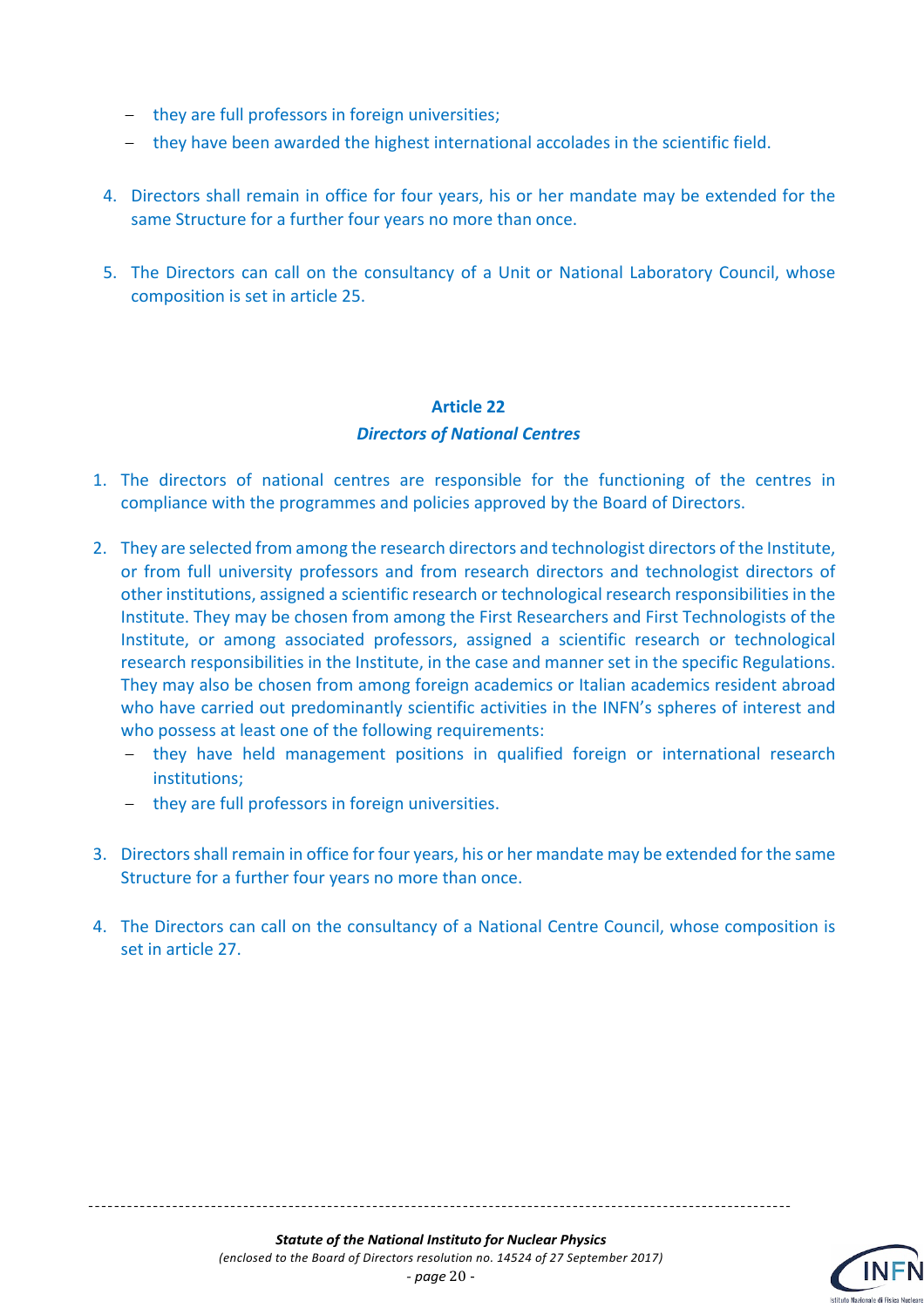#### **Directors of Units, National Laboratories and National Centres (responsibilities)**

- 1. In accordance with the general policies established by the Board of Directors, the Director:
	- a) shall prepare and submit the organizational regulation of the structure, and any modifications thereof, to the Board of Directors, after consultation with the Unit, National Laboratory or National Centre Council, and shall be responsible for applying it;
	- b) shall promote and coordinate the preparation of annual and long-term research and development programs of the structure, and shall make sure they are implemented, drafting also corresponding financial plans;
	- c) shall adopt and apply, in the implementation of the programs in letter b) above, measures relating to the use of staff resources, plant and equipment resources and, within the limits provided for in letter e) of this article, the financial resources allocated to the structure;
	- d) shall exercise the responsibilities set in the Institute Regulations;
	- e) shall be responsible for contracts relating to work, supplies and services and the provision of work and professional services relevant to the structure in accordance with the values and material limits set by the Board of Directors;
	- f) shall be responsible for issues relating to research fellowships and grants;
	- g) shall be responsible for workplace safety under Article 12, paragraph 4, letter o);
	- h) may delegate management responsibilities within the sphere of competence of the structure.

# **Article 24** *Scientific Committees of National Laboratories*

- 1. A scientific committee is set up in each national laboratory to provide advice and put forward proposals to the director on the scientific policies of the laboratory and the experiments to be performed therein, as part of the general scientific planning defined by the Board of Directors, and in relation to availability of resources.
- 2. Setup procedures and functions shall be determined by the Board of Directors.

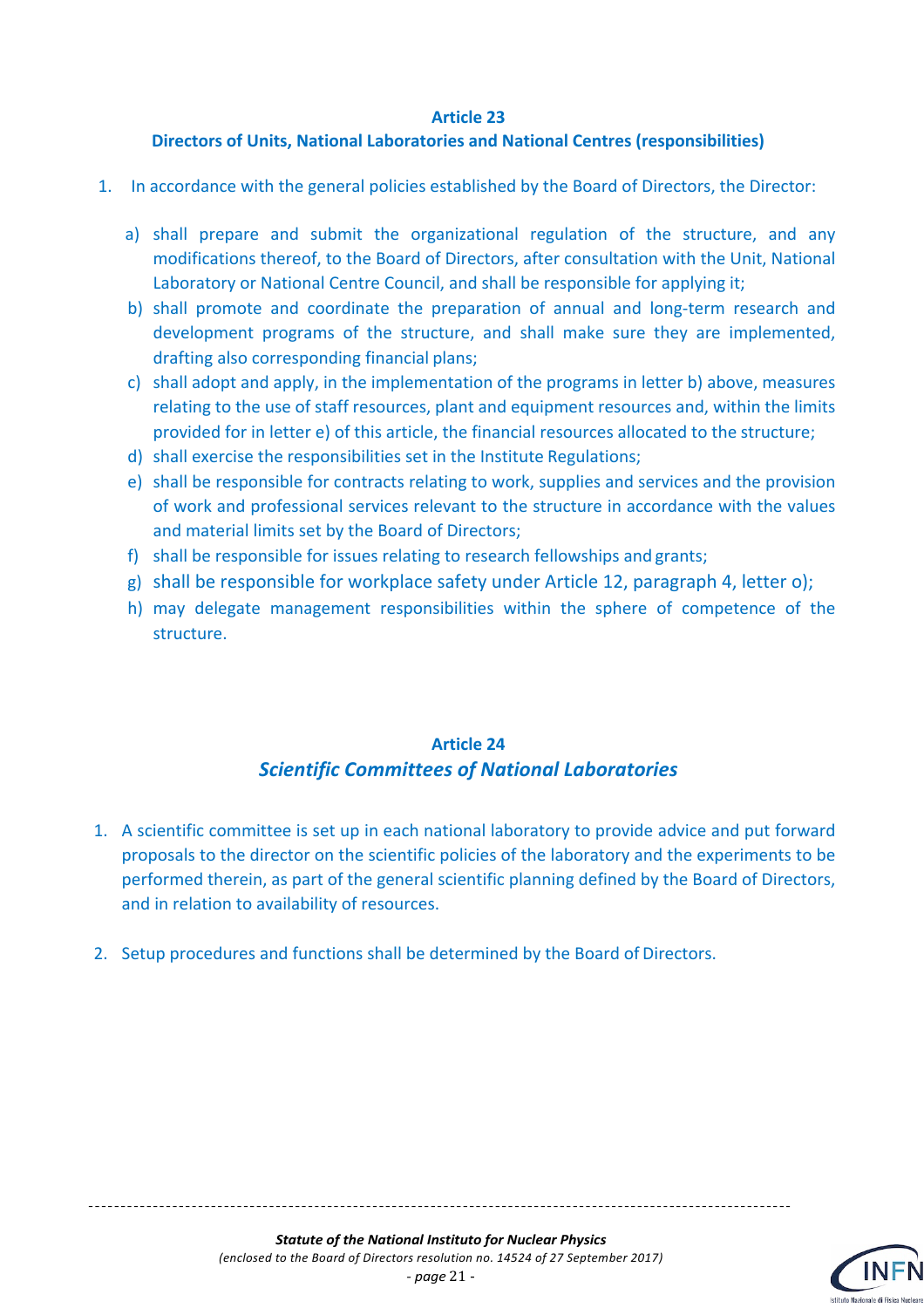## *The Councils of Units and National Laboratories*

- 1. The directors of units and national laboratories may call on an advisory body called Unit Council or National Laboratory Council, which shall:
	- a) draft programs of activities and corresponding expenditure requirements, to be submitted to the advisory and executive bodies of the Institute;
	- b) examine problems associated with the functioning of the unit or national laboratory, and implement Board of Director resolutions locally;
	- c) assess and take annual stock of the activities conducted within theirstructure.
- 2. The Unit Council is composed of:
	- a) the director of the Unit, who chairs the meetings;
	- b) the local coordinators of the scientific areas into which the activities of the Unit are organized;
	- c) two representatives elected by researchers;
	- d) a representative elected by technologists;
	- e) two representatives elected by technical and administrative staff;
	- f) the heads of any linked group where present in the structure.
	- 3. The National Laboratory Council is composed of:
		- a) the director of the National Laboratory, who chairs the meetings;
		- b) the local coordinators of the scientific areas into which the activities of the National Laboratory are organized;
		- c) the heads of the divisions into which the National Laboratory is organized;
		- d) two representatives elected by researchers;
		- e) a representative elected by technologists;
		- f) two representatives elected by the technical and administrative staff;
		- g) the heads of any linked group where present in the structure
	- 4. The active and passive electorate of the elected representatives referred to in paragraph 2, letters c), d), and e) and in paragraph 3, letters d), e), and f), shall be established in the Regulations for Elected Positions.
- 5. Unit councils and national laboratory councils shall meet at least three times a year.
- 6. In cases of specific needs, the in-house or outside staff of the unit or national laboratory may be invited by the Director to attend meetings on specific items of the agenda. Unit directors may also invite a representative of the hosting university department.
- 7. Staff representatives elected in Unit or National Laboratory Councils shall remain in office for three years and their mandate may be extended for a consecutive three years no more than once.
- 8. Through specific regulations, the Board of Directors shall establish the procedures for the election of staff representatives to the Unit or National Laboratory Councils and the functions thereof.

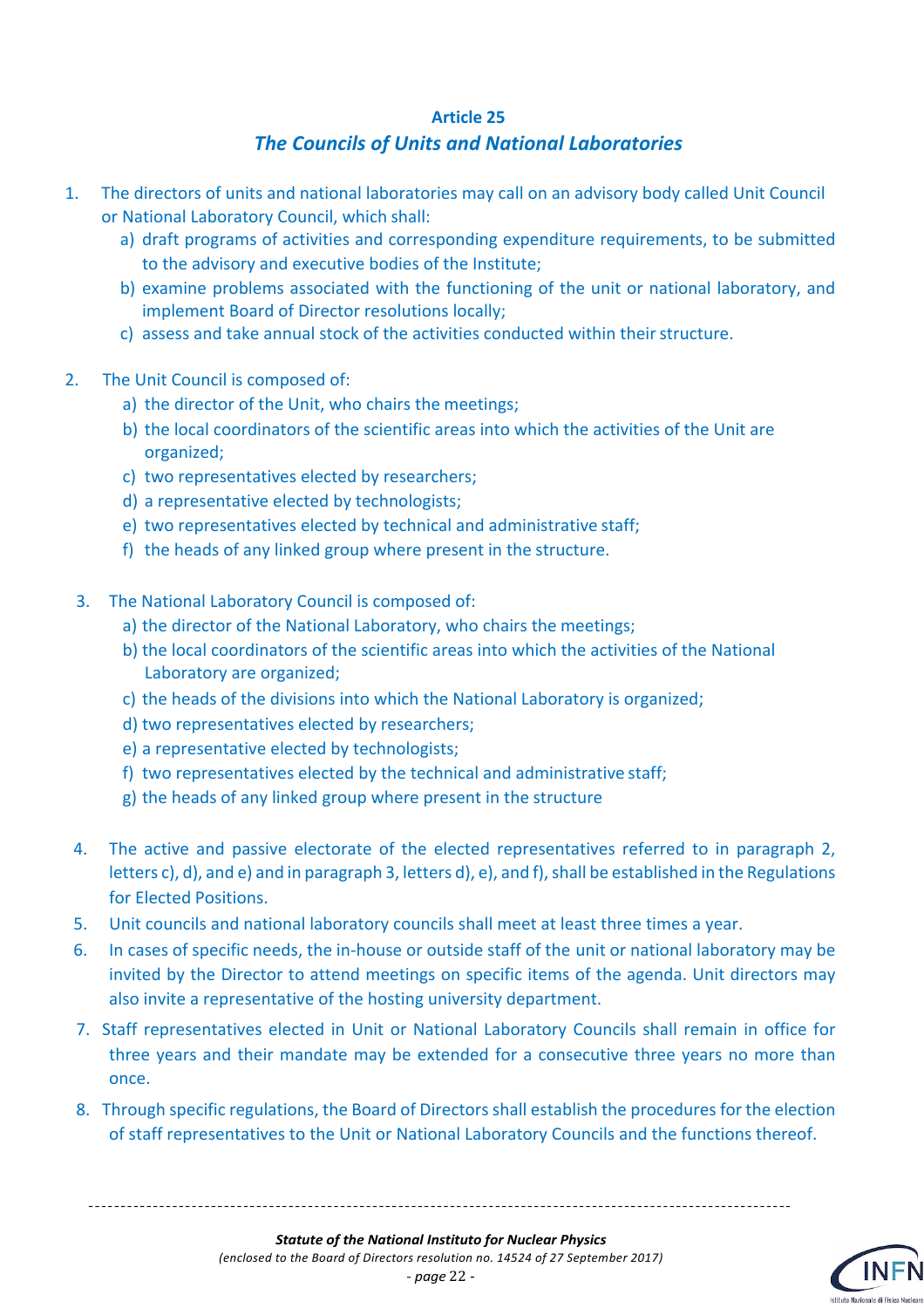#### *The Scientific or Technical Scientific Committee of National Centres*

- 1. A Technical Scientific Committee isset up in each National Centre of Science and Technology with the task of providing advice and putting forward proposals to the Director in the framework of the general scientific planning defined by the Board of Directors, in relation also to the availability of resources.
- 2. A Scientific Committee is set up in each National Centre for Advanced Studies with the task of providing advice and making proposals to the Director in the framework of the general scientific planning defined by the Board of Directors, in relation also to the availability of resources.
- 3. Setup procedures and functions of the scientific and technical scientific committees of National Centres shall be determined by the Board of Directors.

#### **Article 27**

#### *National Centre Councils*

- 1. The Director of the National Centre of Science and Technology may call on the services of an advisory body called the Council of the National Centre of Science and Technology, which shall:
	- a) draft programs of activities and corresponding expenditure requirements, to be submitted to the advisory and executive bodies of the Institute;
	- b) examine problems associated with the functioning of the National Centre and implement Board of Directors resolutions locally;
	- c) assess and take annual stock of the activities conducted within their centre.
	- 2. The Council of the National Centre of Science and Technology is composed of:
		- a) the Director of the National Centre, who chairs the meetings;
		- b) two staff representatives.

In relation to the organizational structure and the aims of each National Centre of Science and Technology, the Council of the National Centre of Science and Technology shall also include:

- a) the heads of the Functional Units, as provided for in the Centre's Organizational Regulation;
- b) the heads of the technical services provided for in the Centre's Organizational Regulation;
- c) the local coordinators of the scientific areas into which the activities of the Centre are organized in line with the Centre's scientific aims;
- d) the Board of Directors may stipulate special organization regulations for specific projects, technological sectors or areas of operation, in which case the Council of National Centre of Science and Technology shall be expanded to include representatives appointed in agreement with public or private entities, according to criteria and procedures defined by

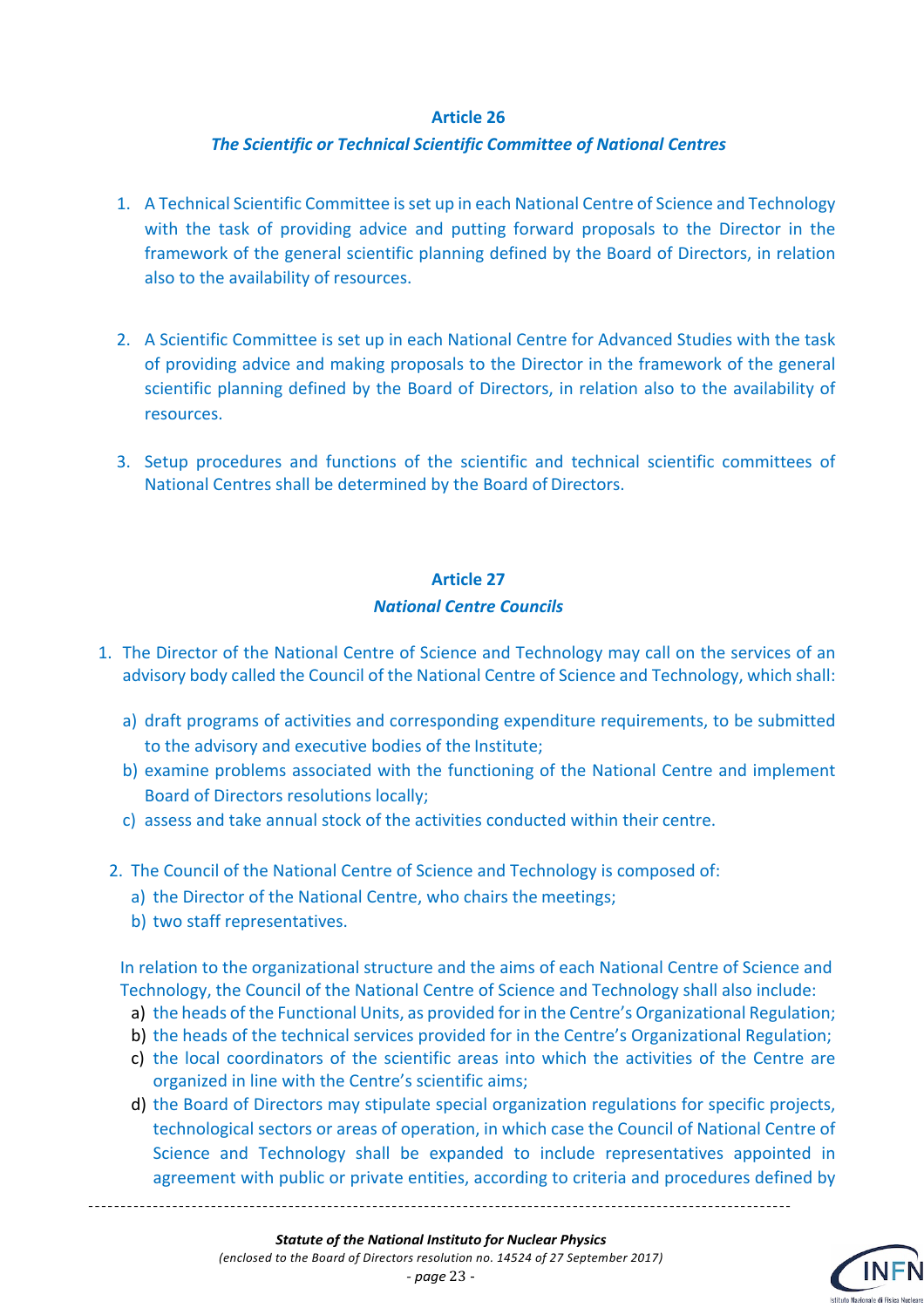the Board of Directors in a resolution adopted by an absolute majority of its members.

- e) the active and passive electorate for the elected representatives referred to in paragraph 2, letter b) shall be defined in the Regulations for Elected Positions.
- f) the Council of the National Centre of Science and Technology shall meet at least three times per year.
- g) in cases of specific needs, the Director of the National Centre of Science and Technology may invite in-house or outside experts to participate in meetings on specific items of the agenda.
- h) Staff representatives elected in the Council of the National Centre of Science and Technology shall remain in office for three years and their mandate may be extended for a consecutive three years no more than once.
- i) through specific regulations, the Board of Directors shall establish the procedures for the election of staff representatives to the Council of the National Centre of Science and Technology and the functions thereof.
- j) the Director of the National Centre for Advanced Studies may be assisted by an advisory body called the Council of the National Centre for Advanced Studies, whose membership, term of office and tasks shall be defined by the Board of Directors in a special organizational regulation.

#### **Article 28**

#### *Director General*

- 1 . The Director General, appointed by the Executive Committee based on proposals by the President, is chosen among highly qualified people and of proven managerial and administrative experience in the public research sector and with documented knowledge of relevant laws.
- 2 . The Director General shall be employed on the basis of a private law contract lasting no more than four years, renewable only once and, in any event, ending with the mandate of the President.
- 3 . The functions of the Director General shall be incompatible with any other professional activity.

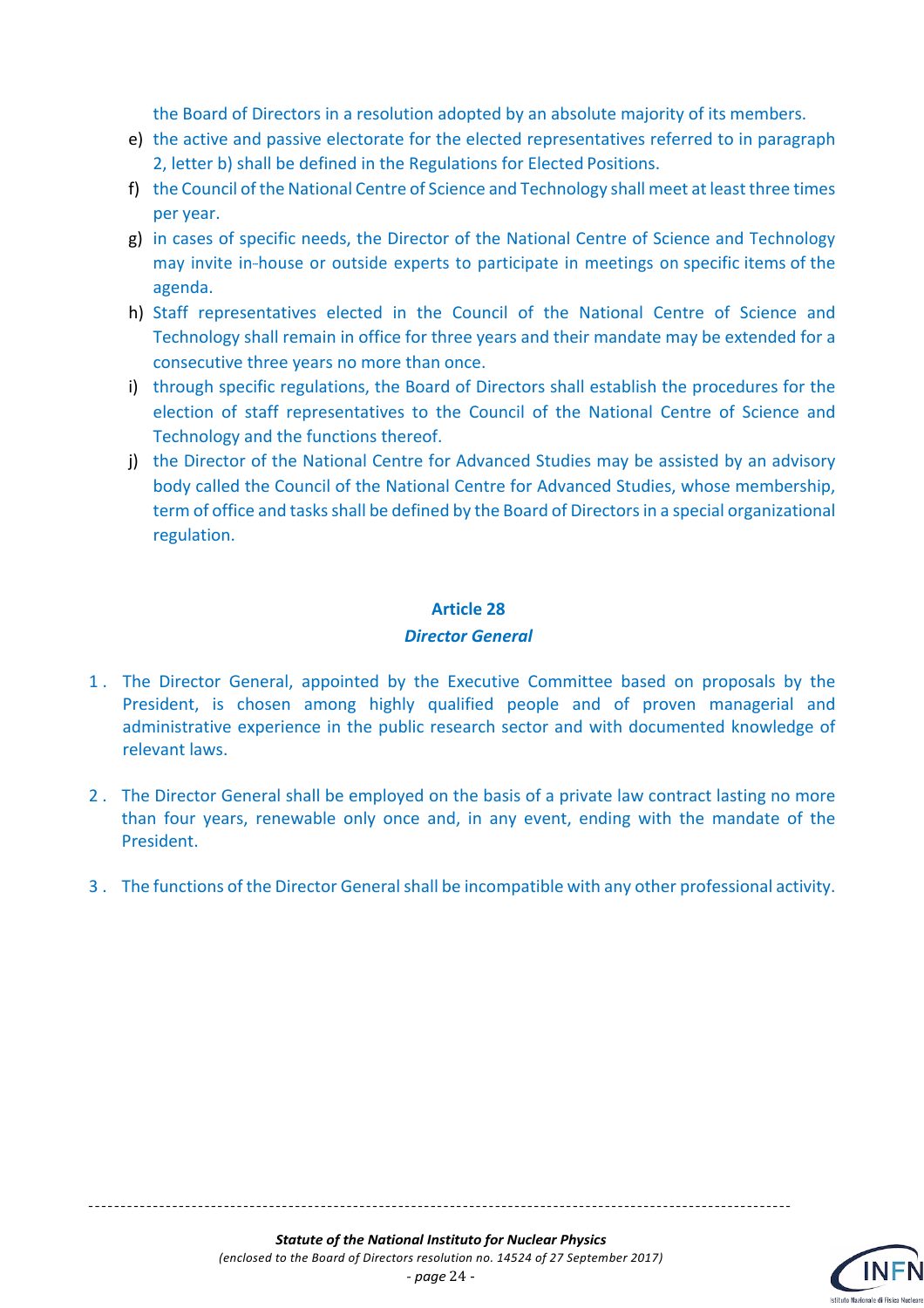#### **Articolo 29** *Director General (responsibilities)*

- 1. In compliance with the directives established by the Executive Committee and the prerogatives of the latter, the Director General shall:
- a) guarantee the coordination of administrative activities and ensure they are harmonized in terms of policy and operationally;
- b) coordinate the activities of the Central Administration, formulating the Organizational Regulation and any modifications thereof;
- c) put forward proposals to the Executive Committee concerning:
- matters specified in article 6 paragraph 2 (Budget);
- human resource allocation:
- assignment of Central Administration management and responsibility positions;
- preparation of rules and regulations set in this Statute;
- d) appoint second level administrative managers, after consulting the President, to perform the functions referred to in Article 30 paragraph 1;
- e) direct the preparation of the three-year plan, attending to the collection of the necessary information;
- f) attend to the implementation of resolutions adopted by the Executive Committee and the Board of Directors, assisted by the Central Administration, as set in Article 19, and organizing opportune administrative activities;
- g) exercise all other functions conferred by regulations, the Board of Directors, the Executive Committee and the President of the Institute.
- 2. The Director General shall attend Executive Committee and Board of Directors meetings and exercise his or her functions in close collaboration with the President.

#### **Article 30**  *Central Administration (organization)*

- 1. The Organizational Regulation referred to in Article 29, paragraph 1, letter b, defines the structure, operation and internal organization of the Central Administration.
- 2. Central Administration divisions are run by managers specializing in the field of administration, or personnel qualified as technologists or researchers in consideration of the need to contain costs and in compliance with the provisions in Article 19 of Legislative Decree no. 165/2001 and subsequent amendments and additions, and Article 22 of Presidential Decree no. 171/1991. Second level administrative managers carrying out the functions referred to in the Regulation specified in paragraph 1 of this article are appointed by the Director General, after consultation with the President. Others are appointed by the President, after consultation with the Director General.